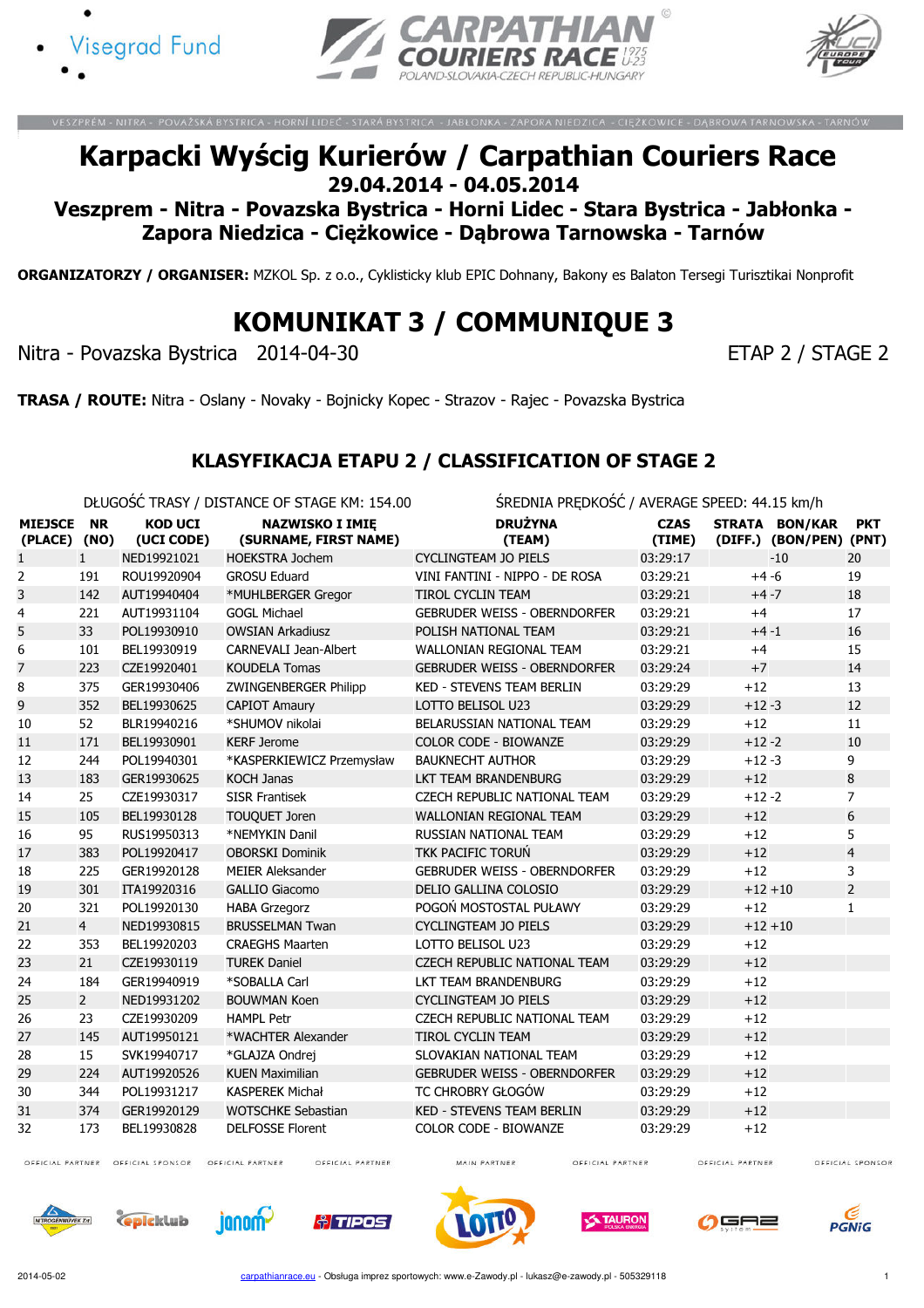- · Visegrad Fund
	-





|    |                |             |                            | VESZPRÉM - NITRA - POVAŽSKÁ BYSTRICA - HORNÍ LIDEČ - STARÁ BYSTRICA - JABŁONKA - ZAPORA NIEDZICA - CIEŻKOWICE - DABROWA TARNOWSKA - TARNÓW |          |            |
|----|----------------|-------------|----------------------------|--------------------------------------------------------------------------------------------------------------------------------------------|----------|------------|
| 33 | 322            | POL19920312 | <b>FOLTYN Jakub</b>        | POGOŃ MOSTOSTAL PUŁAWY                                                                                                                     | 03:29:29 | $+12$      |
| 34 | 235            | SVK19950314 | *DUBEN Martin              | EPIC JANOM GREENWAY                                                                                                                        | 03:29:29 | $+12$      |
| 35 | 141            | AUT19940116 | *BOSMAN Patrick            | <b>TIROL CYCLIN TEAM</b>                                                                                                                   | 03:29:29 | $+12$      |
| 36 | 82             | SRB19930423 | DANILOVIC Marko            | SERBIAN NATIONAL TEAM                                                                                                                      | 03:29:29 | $+12$      |
| 37 | 22             | CZE19930823 | <b>CHLUPAC Dominik</b>     | CZECH REPUBLIC NATIONAL TEAM                                                                                                               | 03:29:29 | $+12$      |
| 38 | 241            | CZE19920611 | <b>DVORSKY David</b>       | <b>BAUKNECHT AUTHOR</b>                                                                                                                    | 03:29:29 | $+12$      |
| 39 | 143            | AUT19950304 | *SCHIPFLINGER Florian      | TIROL CYCLIN TEAM                                                                                                                          | 03:29:29 | $+12$      |
| 40 | 305            | ITA19920118 | <b>BIANCHINI Paolo</b>     | DELIO GALLINA COLOSIO                                                                                                                      | 03:29:29 | $+12$      |
| 41 | 332            | POL19950217 | *BROŻYNA Piotr             | <b>TELECOM GIMEX</b>                                                                                                                       | 03:29:29 | $+12$      |
| 42 | 181            | GER19950109 | *SCHULZE Julian            | LKT TEAM BRANDENBURG                                                                                                                       | 03:29:29 | $+12$      |
| 43 | 264            | NOR19940501 | *KLEIVEN Njal Eivind       | MOTIV 3 PRO CYCLING TEAM                                                                                                                   | 03:29:29 | $+12$      |
| 44 | 343            | POL19930220 | <b>KRAKOWIAK Norbert</b>   | TC CHROBRY GŁOGÓW                                                                                                                          | 03:29:29 | $+12$      |
| 45 | 83             | SRB19940506 | *STEFANOVIC Stefan         | SERBIAN NATIONAL TEAM                                                                                                                      | 03:29:29 | $+12$      |
| 46 | 102            | BEL19931205 | <b>CONVENS Louis</b>       | WALLONIAN REGIONAL TEAM                                                                                                                    | 03:29:29 | $+12$      |
| 47 | 341            | POL19940715 | *STOSZ Patryk              | TC CHROBRY GŁOGÓW                                                                                                                          | 03:29:29 | $+12 - 1$  |
| 48 | 385            | POL19930108 | FRANCZAK Wojciech          | TKK PACIFIC TORUN                                                                                                                          | 03:29:29 | $+12$      |
| 49 | 355            | BEL19950121 | *VANDERAERDEN Massimo      | LOTTO BELISOL U23                                                                                                                          | 03:29:29 | $+12$      |
| 50 | 194            | AUT19930310 | <b>PAULUS Daniel</b>       | VINI FANTINI - NIPPO - DE ROSA                                                                                                             | 03:29:29 | $+12$      |
|    | 192            | SWE19920831 | <b>MAGNUSSON Kim Anton</b> | VINI FANTINI - NIPPO - DE ROSA                                                                                                             | 03:29:29 | $+12$      |
| 51 |                |             |                            |                                                                                                                                            |          |            |
| 52 | 371            | GER19930107 | <b>DONATH Felix</b>        | <b>KED - STEVENS TEAM BERLIN</b>                                                                                                           | 03:29:29 | $+12$      |
| 53 | 335            | COL19930704 | <b>RIOS Cristian</b>       | <b>TELECOM GIMEX</b>                                                                                                                       | 03:29:29 | $+12$      |
| 54 | 205            | CZE19931204 | ZAHALKA Matej              | <b>SKC TUFO PROSTEJOV</b>                                                                                                                  | 03:29:29 | $+12$      |
| 55 | 91             | RUS19950105 | *ROZIN Sergei              | RUSSIAN NATIONAL TEAM                                                                                                                      | 03:29:29 | $+12$      |
| 56 | 42             | LAT19940818 | *NEILANDS Kristis          | LATVIAN NATIONAL TEAM                                                                                                                      | 03:29:29 | $+12$      |
| 57 | 345            | POL19940602 | *SUCHECKI Krzysztof        | TC CHROBRY GŁOGÓW                                                                                                                          | 03:29:29 | $+12$      |
| 58 | 354            | NZL19940101 | *MCCORMICK Hayden          | LOTTO BELISOL U23                                                                                                                          | 03:29:29 | $+12$      |
| 59 | 382            | POL19920116 | <b>WARCHOŁ Bartosz</b>     | TKK PACIFIC TORUŃ                                                                                                                          | 03:29:29 | $+12$      |
| 60 | 302            | ITA19930401 | <b>GABBURO Davide</b>      | DELIO GALLINA COLOSIO                                                                                                                      | 03:29:29 | $+12$      |
| 61 | 24             | CZE19950531 | *SCHLEGEL Michal           | CZECH REPUBLIC NATIONAL TEAM                                                                                                               | 03:29:29 | $+12$      |
| 62 | 31             | POL19940105 | *REKITA Szymon             | POLISH NATIONAL TEAM                                                                                                                       | 03:29:29 | $+12$      |
| 63 | 265            | NOR19941012 | *LUNDER Nikolai Tefre      | MOTIV 3 PRO CYCLING TEAM                                                                                                                   | 03:29:29 | $+12$      |
| 64 | 195            | JPN19930915 | KOISHI Yuma                | VINI FANTINI - NIPPO - DE ROSA                                                                                                             | 03:29:29 | $+12$      |
| 65 | 172            | BEL19930624 | <b>WARNIER Antoine</b>     | COLOR CODE - BIOWANZE                                                                                                                      | 03:29:29 | $+12$      |
| 66 | 174            | BEL19950112 | *KAISE Julien              | COLOR CODE - BIOWANZE                                                                                                                      | 03:29:29 | $+12$      |
| 67 | 175            | BEL19950717 | *MERTZ Remy                | <b>COLOR CODE - BIOWANZE</b>                                                                                                               | 03:29:29 | $+12$      |
| 68 | 315            | NED19930316 | <b>VAN ENGELEN Ande</b>    | CYCLINGTEAM DE IJSSELSTREEK                                                                                                                | 03:29:29 | $+12$      |
| 69 | 115            | UKR19920222 | KASIANOV Oleksii           | KIEV REGIONAL TEAM                                                                                                                         | 03:29:29 | $+12$      |
| 70 | 381            | POL19951004 | *PALUTA Michał             | TKK PACIFIC TORUŃ                                                                                                                          | 03:29:29 | $+12$      |
| 71 | 81             | SRB19940309 | *BORISAVLJEVIC Milos       | SERBIAN NATIONAL TEAM                                                                                                                      | 03:29:37 | $+20$      |
| 72 | 324            | POL19940421 | *KIETLIŃSKI Wojciech       | POGOŃ MOSTOSTAL PUŁAWY                                                                                                                     | 03:29:37 | $+20 + 10$ |
| 73 | 32             | POL19950406 | *SZELĄG Gracjan            | POLISH NATIONAL TEAM                                                                                                                       | 03:30:00 | $+43$      |
| 74 | 114            | UKR19921121 | MALYNIVSKYI Vasyl          | KIEV REGIONAL TEAM                                                                                                                         | 03:34:09 | $+4:52$    |
| 75 | 104            | BEL19920101 | <b>WASTYN Emiel</b>        | WALLONIAN REGIONAL TEAM                                                                                                                    | 03:34:09 | $+4:52$    |
| 76 | 72             | UKR19950302 | *KREMINSKYI Vladyslav      | UKRAINIAN NATIONAL TEAM                                                                                                                    | 03:34:09 | $+4:52$    |
| 77 | 203            | CZE19950209 | *LICHNOVSKY Ludek          | <b>SKC TUFO PROSTEJOV</b>                                                                                                                  | 03:34:09 | $+4:52$    |
| 78 | 333            | POL19950422 | *KASPERKIEWICZ Maciej      | TELECOM GIMEX                                                                                                                              | 03:34:09 | $+4:52$    |
| 79 | $\mathbf{3}$   | NED19921114 | <b>VAN RHEE Joey</b>       | <b>CYCLINGTEAM JO PIELS</b>                                                                                                                | 03:34:09 | $+4:52$    |
| 80 | 271            | NED19940507 | *BOS Maikel                | BELKIN DE JONGE RENNER                                                                                                                     | 03:34:09 | $+4:52$    |
| 81 | 292            | POL19920706 | <b>KORDUS Adam</b>         | TARNOVIA TARNOWO PODGÓRNE                                                                                                                  | 03:34:09 | $+4:52$    |
| 82 | 51             | BLR19950121 | *HARAKHAVIK Uladzmir       | BELARUSSIAN NATIONAL TEAM                                                                                                                  | 03:34:09 | $+4:52$    |
| 83 | 35             | POL19951124 | *PAWLAK Tobiasz            | POLISH NATIONAL TEAM                                                                                                                       | 03:34:09 | $+4:52$    |
| 84 | 202            | CZE19920713 | <b>VRAZEL Viktor</b>       | <b>SKC TUFO PROSTEJOV</b>                                                                                                                  | 03:34:09 | $+4:52$    |
| 85 | 304            | ITA19941225 | *MARONESE Marco            | DELIO GALLINA COLOSIO                                                                                                                      | 03:34:09 | $+4:52$    |
| 86 | 303            | ITA19920113 | MEGGIORINI Andrea          | DELIO GALLINA COLOSIO                                                                                                                      | 03:34:09 | $+4:52$    |
| 87 | 5 <sup>1</sup> | NED19920314 | <b>REINDERS Elmar</b>      | CYCLINGTEAM JO PIELS                                                                                                                       | 03:34:09 | $+4:52$    |
|    |                |             |                            |                                                                                                                                            |          |            |

OFFICIAL PARTNER OFFICIAL SPONSOR OFFICIAL PARTNER

OFFICIAL PARTNER

MAIN PARTNER

OFFICIAL PARTNER

OFFICIAL PARTNER OFFICIAL SPONSOR













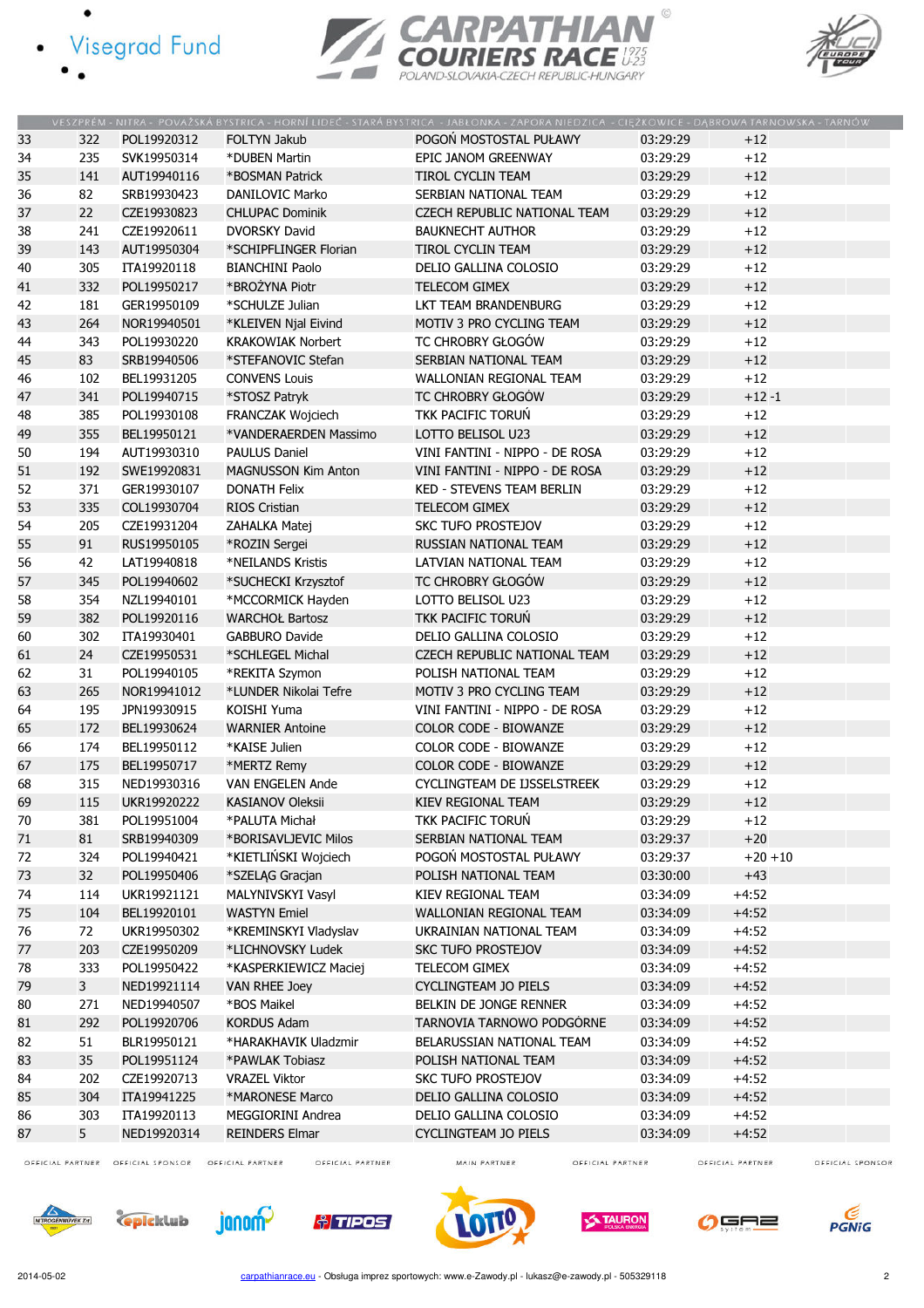- · Visegrad Fund
	-





|     |     |             |                             | VESZPRÉM - NITRA - POVAŽSKÁ BYSTRICA - HORNÍ LIDEČ - STARÁ BYSTRICA - JABŁONKA - ZAPORA NIEDZICA - CIĘŻKOWICE - DĄBROWA TARNOWSKA - TARNÓW |          |           |
|-----|-----|-------------|-----------------------------|--------------------------------------------------------------------------------------------------------------------------------------------|----------|-----------|
| 88  | 134 | HUN19951126 | *ROZSA Balazs               | <b>UTENSILNORD</b>                                                                                                                         | 03:34:09 | $+4:52$   |
| 89  | 273 | NED19920317 | <b>SANDERS Dajo</b>         | BELKIN DE JONGE RENNER                                                                                                                     | 03:34:09 | $+4:52$   |
| 90  | 74  | UKR19930909 | SHEVTCHUK Roman             | UKRAINIAN NATIONAL TEAM                                                                                                                    | 03:34:09 | $+4:52$   |
| 91  | 373 | GER19941228 | *KRETSCHY Florian           | <b>KED - STEVENS TEAM BERLIN</b>                                                                                                           | 03:34:09 | $+4:52$   |
| 92  | 294 | POL19950311 | *KRZYWDA Patryk             | TARNOVIA TARNOWO PODGÓRNE                                                                                                                  | 03:34:09 | $+4:52$   |
| 93  | 351 | GBR19920103 | <b>MCLAY Daniel</b>         | LOTTO BELISOL U23                                                                                                                          | 03:34:09 | $+4:52$   |
| 94  | 293 | POL19950218 | *WILGUS Wojciech            | TARNOVIA TARNOWO PODGÓRNE                                                                                                                  | 03:34:09 | $+4:52$   |
| 95  | 233 | SVK19940206 | *LAJCHA Juraj               | EPIC JANOM GREENWAY                                                                                                                        | 03:34:09 | $+4:52$   |
| 96  | 231 | SVK19941210 | *KOVACIK Juraj              | EPIC JANOM GREENWAY                                                                                                                        | 03:34:09 | $+4:52$   |
| 97  | 331 | POL19950402 | *TALAGA Patryk              | <b>TELECOM GIMEX</b>                                                                                                                       | 03:34:09 | $+4:52$   |
| 98  | 93  | RUS19930713 | <b>SHAYMURATOV Artur</b>    | RUSSIAN NATIONAL TEAM                                                                                                                      | 03:34:09 | $+4:52$   |
| 99  | 323 | POL19930604 | <b>JEZIORSKI Rafał</b>      | POGOŃ MOSTOSTAL PUŁAWY                                                                                                                     | 03:34:09 | $+4:52$   |
| 100 | 41  | LAT19921029 | <b>LIEPINS Emils</b>        | LATVIAN NATIONAL TEAM                                                                                                                      | 03:34:09 | $+4:52$   |
| 101 | 94  | RUS19950120 | *CHIRKOV Ilia               | RUSSIAN NATIONAL TEAM                                                                                                                      | 03:34:09 | $+4:52$   |
| 102 | 92  | RUS19940704 | *STEPANOV Aleksandr         | RUSSIAN NATIONAL TEAM                                                                                                                      | 03:34:09 | $+4:52$   |
| 103 | 275 | NED19940821 | *VERHOEVEN Mike             | BELKIN DE JONGE RENNER                                                                                                                     | 03:34:09 | $+4:52$   |
| 104 | 53  | BLR19951009 | *STROKAV Vasili             | BELARUSSIAN NATIONAL TEAM                                                                                                                  | 03:34:09 | $+4:52$   |
|     |     | CZE19930630 |                             | <b>BAUKNECHT AUTHOR</b>                                                                                                                    |          |           |
| 105 | 243 |             | ZECHMEISTER Tomas           |                                                                                                                                            | 03:34:09 | $+4:52$   |
| 106 | 261 | NOR19930327 | <b>KRISTOFFERSEN Anders</b> | MOTIV 3 PRO CYCLING TEAM                                                                                                                   | 03:34:09 | $+4:52$   |
| 107 | 312 | NED19920719 | VAN DE PUT Peter            | CYCLINGTEAM DE IJSSELSTREEK                                                                                                                | 03:34:09 | $+4:52$   |
| 108 | 245 | CZE19920606 | <b>KADUCH Jan</b>           | <b>BAUKNECHT AUTHOR</b>                                                                                                                    | 03:34:09 | $+4:52$   |
| 109 | 13  | SVK19931015 | <b>JUHANIAK Kamil</b>       | SLOVAKIAN NATIONAL TEAM                                                                                                                    | 03:34:09 | $+4:52$   |
| 110 | 103 | BEL19930914 | <b>VEKEMAN Maxime</b>       | WALLONIAN REGIONAL TEAM                                                                                                                    | 03:34:09 | $+4:52$   |
| 111 | 272 | NED19950703 | *VID BOGAERT Sem            | BELKIN DE JONGE RENNER                                                                                                                     | 03:34:09 | $+4:52$   |
| 112 | 232 | SVK19930125 | CHALUPCIK Jan               | EPIC JANOM GREENWAY                                                                                                                        | 03:34:09 | $+4:52$   |
| 113 | 242 | CZE19940803 | *KALOJIROS Tomas            | <b>BAUKNECHT AUTHOR</b>                                                                                                                    | 03:34:09 | $+4:52$   |
| 114 | 325 | POL19920930 | <b>CZERKIES Michał</b>      | POGOŃ MOSTOSTAL PUŁAWY                                                                                                                     | 03:34:09 | $+4:52$   |
| 115 | 251 | SVK19940112 | *BASKA Erik                 | <b>DUKLA TRENCIN TREK</b>                                                                                                                  | 03:34:09 | $+4:52-3$ |
| 116 | 384 | POL19940719 | *KUCHAREK Adrian            | TKK PACIFIC TORUŃ                                                                                                                          | 03:34:09 | $+4:52$   |
| 117 | 44  | LAT19950123 | *PODANS Andrejs             | LATVIAN NATIONAL TEAM                                                                                                                      | 03:34:09 | $+4:52$   |
| 118 | 132 | HUN19940214 | *KENYERES Abel              | <b>UTENSILNORD</b>                                                                                                                         | 03:34:09 | $+4:52$   |
| 119 | 254 | SVK19920519 | <b>TARAGEL Filip</b>        | <b>DUKLA TRENCIN TREK</b>                                                                                                                  | 03:34:09 | $+4:52$   |
| 120 | 111 | UKR19921118 | POLIKARPOV Mokhailo         | KIEV REGIONAL TEAM                                                                                                                         | 03:34:09 | $+4:52$   |
| 121 | 113 | UKR19920928 | <b>BUZYLE Roman</b>         | KIEV REGIONAL TEAM                                                                                                                         | 03:34:09 | $+4:52$   |
| 122 | 262 | NOR19940310 | *FANDREM Sivert             | MOTIV 3 PRO CYCLING TEAM                                                                                                                   | 03:34:09 | $+4:52$   |
| 123 | 45  | LAT19941211 | *BEITANS Krisjanis          | LATVIAN NATIONAL TEAM                                                                                                                      | 03:34:09 | $+4:52$   |
| 124 | 313 | NED19931004 | KOEDIJK Matthijs            | CYCLINGTEAM DE IJSSELSTREEK                                                                                                                | 03:34:09 | $+4:52$   |
| 125 | 252 | SVK19940630 | *DASKO Mario                | <b>DUKLA TRENCIN TREK</b>                                                                                                                  | 03:34:09 | $+4:52$   |
| 126 | 193 | JPN19920108 | <b>KUROEDA Shiki</b>        | VINI FANTINI - NIPPO - DE ROSA                                                                                                             | 03:34:09 | $+4:52$   |
| 127 | 133 | HUN19950425 | *LENGYEL Zoltan             | <b>UTENSILNORD</b>                                                                                                                         | 03:34:09 | $+4:52$   |
| 128 | 201 | CZE19920731 | FILIP Jakub                 | <b>SKC TUFO PROSTEJOV</b>                                                                                                                  | 03:34:09 | $+4:52$   |
| 129 | 314 | NED19950916 | *COSTER Kevin               | CYCLINGTEAM DE IJSSELSTREEK                                                                                                                | 03:34:09 | $+4:52$   |
| 130 | 253 | SVK19940210 | *MALOVEC Lubos              | <b>DUKLA TRENCIN TREK</b>                                                                                                                  | 03:34:09 | $+4:52$   |
| 131 | 152 | POL19931118 | <b>KOTT Konrad</b>          | WIBATECH FUJI ŻORY                                                                                                                         | 03:34:09 | $+4:52$   |
| 132 | 12  | SVK19950911 | *HARAG Tomas                | SLOVAKIAN NATIONAL TEAM                                                                                                                    | 03:34:09 | $+4:52$   |
| 133 | 34  | POL19940310 | *MICKIEWICZ Tomasz          | POLISH NATIONAL TEAM                                                                                                                       | 03:34:09 | $+4:52$   |
| 134 | 185 | GER19940831 | *WILLWOHL Willi             | LKT TEAM BRANDENBURG                                                                                                                       | 03:34:09 | $+4:52$   |
| 135 | 342 | POL19930212 | ZAJĄC Bartosz               | TC CHROBRY GŁOGÓW                                                                                                                          | 03:34:09 | $+4:52$   |
| 136 | 11  | SVK19920725 | <b>SCHWABIK Johann</b>      | SLOVAKIAN NATIONAL TEAM                                                                                                                    | 03:34:09 | $+4:52$   |
| 137 | 43  | LAT19920626 | <b>VOSEKALNS Andris</b>     | LATVIAN NATIONAL TEAM                                                                                                                      | 03:34:09 | $+4:52$   |
| 138 | 153 | POL19940608 | *JAROMIN Piotr              | WIBATECH FUJI ZORY                                                                                                                         | 03:34:09 | $+4:52$   |
| 139 | 144 | AUT19940127 | *SCHULTUS Patric            | TIROL CYCLIN TEAM                                                                                                                          | 03:34:09 |           |
|     |     |             |                             |                                                                                                                                            |          | $+4:52$   |
| 140 | 234 | SVK19950911 | *HOLOMEK Milan              | EPIC JANOM GREENWAY                                                                                                                        | 03:34:09 | $+4:52$   |
| 141 | 372 | GER19931228 | <b>BEYER Maximilian</b>     | <b>KED - STEVENS TEAM BERLIN</b>                                                                                                           | 03:40:21 | $+11:04$  |
| 142 | 291 | POL19941004 | *HERCOG Jakub               | TARNOVIA TARNOWO PODGÓRNE                                                                                                                  | 03:40:21 | $+11:04$  |

OFFICIAL PARTNER OFFICIAL SPONSOR OFFICIAL PARTNER

OFFICIAL PARTNER

MAIN PARTNER

OFFICIAL PARTNER

OFFICIAL PARTNER OFFICIAL SPONSOR













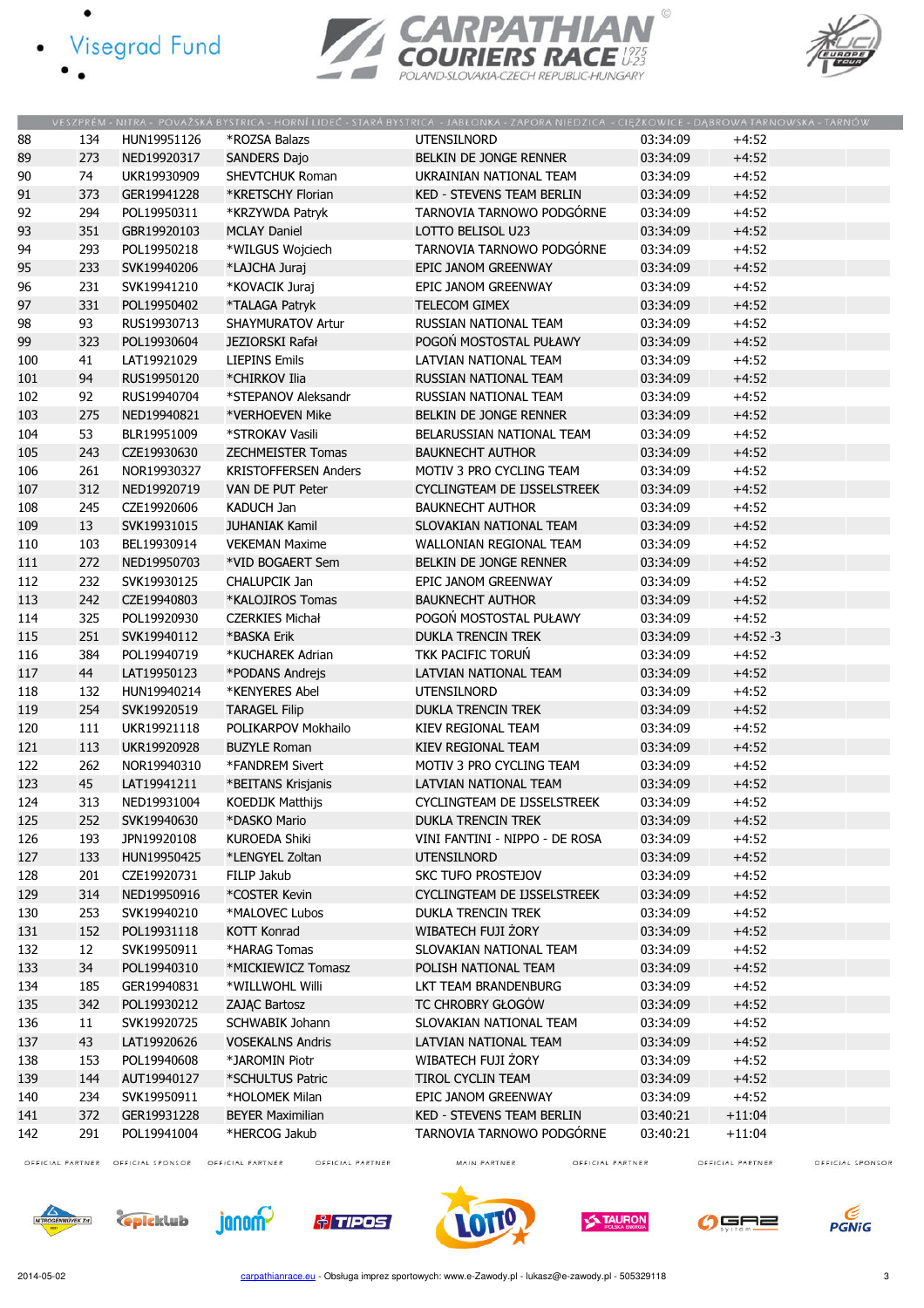







|     |     |             |                         | VESZPRÉM - NITRA - POVAŽSKÁ BYSTRICA - HORNÍ LIDEČ - STARÁ BYSTRICA - JABŁONKA - ZAPORA NIEDZICA - CIĘŻKOWICE - DĄBROWA TARNOWSKA - TARNÓW |              |          |
|-----|-----|-------------|-------------------------|--------------------------------------------------------------------------------------------------------------------------------------------|--------------|----------|
| 143 | 263 | NOR19940206 | *HAKENRUD Anders Lie    | MOTIV 3 PRO CYCLING TEAM                                                                                                                   | 03:40:21     | $+11:04$ |
| 144 | 222 | GER19921009 | <b>KENDLER Benedikt</b> | <b>GEBRUDER WEISS - OBERNDORFER</b>                                                                                                        | 03:40:21     | $+11:04$ |
| 145 | 161 | ALG19920219 | HAMZA Abderahmane Mahdi | <b>VELO CLUB SOVAC</b>                                                                                                                     | 03:40:21     | $+11:04$ |
| 146 | 71  | UKR19951012 | *GLADYSH Roman          | UKRAINIAN NATIONAL TEAM                                                                                                                    | 03:40:21     | $+11:04$ |
| 147 | 164 | ALG19931016 | <b>MERDJ Hamza</b>      | <b>VELO CLUB SOVAC</b>                                                                                                                     | 03:40:21     | $+11:04$ |
| 148 | 365 | HUN19930302 | <b>VARGA Peter</b>      | MUGENRACE TEAM PROLOG                                                                                                                      | 03:40:21     | $+11:04$ |
| 149 | 73  | UKR19941113 | *LUTSYSHYN Roman        | UKRAINIAN NATIONAL TEAM                                                                                                                    | 03:40:21     | $+11:04$ |
| 150 | 182 | GER19950523 | *BERGER Leon            | LKT TEAM BRANDENBURG                                                                                                                       | 03:40:21     | $+11:04$ |
| 151 | 55  | BLR19921119 | <b>PADALIAK Pavel</b>   | BELARUSSIAN NATIONAL TEAM                                                                                                                  | 03:40:21     | $+11:04$ |
| 152 | 274 | NED19921201 | <b>BAL Tom</b>          | BELKIN DE JONGE RENNER                                                                                                                     | 03:40:28     | $+11:11$ |
| 153 | 154 | POL19951027 | *ROWICKI Wojciech       | WIBATECH FUJI ŻORY                                                                                                                         | 03:42:20     | $+13:03$ |
|     | 54  | BLR19951210 | *BARAVIK Valiantsin     | BELARUSSIAN NATIONAL TEAM                                                                                                                  | <b>LIMIT</b> |          |
|     | 14  | SVK19930805 | <b>SMYKAL Martin</b>    | SLOVAKIAN NATIONAL TEAM                                                                                                                    | <b>LIMIT</b> |          |
|     | 311 | NED19940429 | *VAN DORP Kenneth       | CYCLINGTEAM DE IJSSELSTREEK                                                                                                                | <b>LIMIT</b> |          |
|     | 75  | UKR19950417 | *POLYAKOV Kuriy         | UKRAINIAN NATIONAL TEAM                                                                                                                    | <b>DNF</b>   |          |
|     | 84  | SRB19940102 | *POLUMIRAC Marko        | SERBIAN NATIONAL TEAM                                                                                                                      | <b>DNF</b>   |          |
|     | 85  | SRB19950805 | *MILADINOVIC Milos      | SERBIAN NATIONAL TEAM                                                                                                                      | <b>DNF</b>   |          |
|     | 112 | UKR19930628 | SKORENKO Mykyta         | KIEV REGIONAL TEAM                                                                                                                         | <b>DNF</b>   |          |
|     | 135 | HUN19950807 | *VARRO Gergely          | <b>UTENSILNORD</b>                                                                                                                         | <b>DNF</b>   |          |
|     | 162 | ALG19920906 | <b>HAMZA Faycal</b>     | <b>VELO CLUB SOVAC</b>                                                                                                                     | <b>DNF</b>   |          |
|     | 163 | ALG19930227 | <b>BARBARI Adil</b>     | <b>VELO CLUB SOVAC</b>                                                                                                                     | <b>DNF</b>   |          |
|     | 295 | POL19950305 | *RADZICKI Adam          | TARNOVIA TARNOWO PODGÓRNE                                                                                                                  | <b>DNF</b>   |          |
|     | 361 | HUN19930616 | <b>VARGA Peter</b>      | MUGENRACE TEAM PROLOG                                                                                                                      | <b>DNF</b>   |          |
|     | 364 | HUN19931114 | <b>MOGYOROSI Mate</b>   | MUGENRACE TEAM PROLOG                                                                                                                      | <b>DNF</b>   |          |

# ZAWODNICY / RIDERS WYSTARTOWAŁO / STARTING 166

| UKOŃCZYŁO / FINISHING                | 153 |
|--------------------------------------|-----|
| POZA LIMITEM / OUT OF TIME LIMITS    | 3   |
| ZDYSKWALIFIKOWANO / DISQUALIFICATE 0 |     |

### KLASYFIKACJA DRUŻYNOWA ETAPU 2 / TEAM CLASSIFICATION OF STAGE 2

| <b>MIEJSCE</b> | <b>KOD UCI</b><br>(PLACE) (UCI CODE) | <b>DRUŽYNA</b><br>(TEAM)            | <b>KRAJ</b><br>(COUNTRY) | <b>CZAS</b><br>(TIME) | <b>STRATA</b><br>(DIFF.) |
|----------------|--------------------------------------|-------------------------------------|--------------------------|-----------------------|--------------------------|
| 1              | <b>GWO</b>                           | <b>GEBRUDER WEISS - OBERNDORFER</b> | <b>AUT</b>               | 10:28:14              |                          |
| 2              | <b>CJP</b>                           | CYCLINGTEAM JO PIELS                | <b>NED</b>               | 10:28:15              | $+1$                     |
| 3              | TIR                                  | TIROL CYCLIN TEAM                   | <b>AUT</b>               | 10:28:19              | $+5$                     |
| 4              | <b>WAL</b>                           | <b>WALLONIAN REGIONAL TEAM</b>      | <b>BEL</b>               | 10:28:19              | $+5$                     |
| 5              | <b>VFN</b>                           | VINI FANTINI - NIPPO - DE ROSA      | <b>JPN</b>               | 10:28:19              | $+5$                     |
| 6              | <b>CZE</b>                           | CZECH REPUBLIC NATIONAL TEAM        | <b>CZE</b>               | 10:28:27              | $+13$                    |
|                | <b>LKT</b>                           | LKT TEAM BRANDENBURG                | <b>GER</b>               | 10:28:27              | $+13$                    |
| 8              | LBL                                  | LOTTO BELISOL U23                   | <b>BEL</b>               | 10:28:27              | $+13$                    |
| 9              | <b>KED</b>                           | <b>KED - STEVENS TEAM BERLIN</b>    | <b>GER</b>               | 10:28:27              | $+13$                    |
| 10             | <b>CCB</b>                           | COLOR CODE - BIOWANZE               | <b>BEL</b>               | 10:28:27              | $+13$                    |
| 11             | <b>DEL</b>                           | DELIO GALLINA COLOSIO               | <b>ITA</b>               | 10:28:27              | $+13$                    |
| 12             | <b>CLG</b>                           | TC CHROBRY GŁOGÓW                   | <b>POL</b>               | 10:28:27              | $+13$                    |
| 13             | <b>PAC</b>                           | <b>TKK PACIFIC TORUN</b>            | <b>POL</b>               | 10:28:27              | $+13$                    |
| 14             | <b>PMP</b>                           | POGOŃ MOSTOSTAL PUŁAWY              | <b>POL</b>               | 10:28:35              | $+21$                    |
| 15             | <b>SRB</b>                           | SERBIAN NATIONAL TEAM               | <b>SRB</b>               | 10:28:35              | $+21$                    |
| 16             | <b>POL</b>                           | POLISH NATIONAL TEAM                | <b>POL</b>               | 10:28:50              | $+36$                    |
| 17             | <b>BAU</b>                           | <b>BAUKNECHT AUTHOR</b>             | <b>CZE</b>               | 10:33:07              | $+4:53$                  |

OFFICIAL PARTNER OFFICIAL SPONSOR OFFICIAL PARTNER

OFFICIAL PARTNER

MAIN PARTNER

OFFICIAL PARTNER

OFFICIAL PARTNER















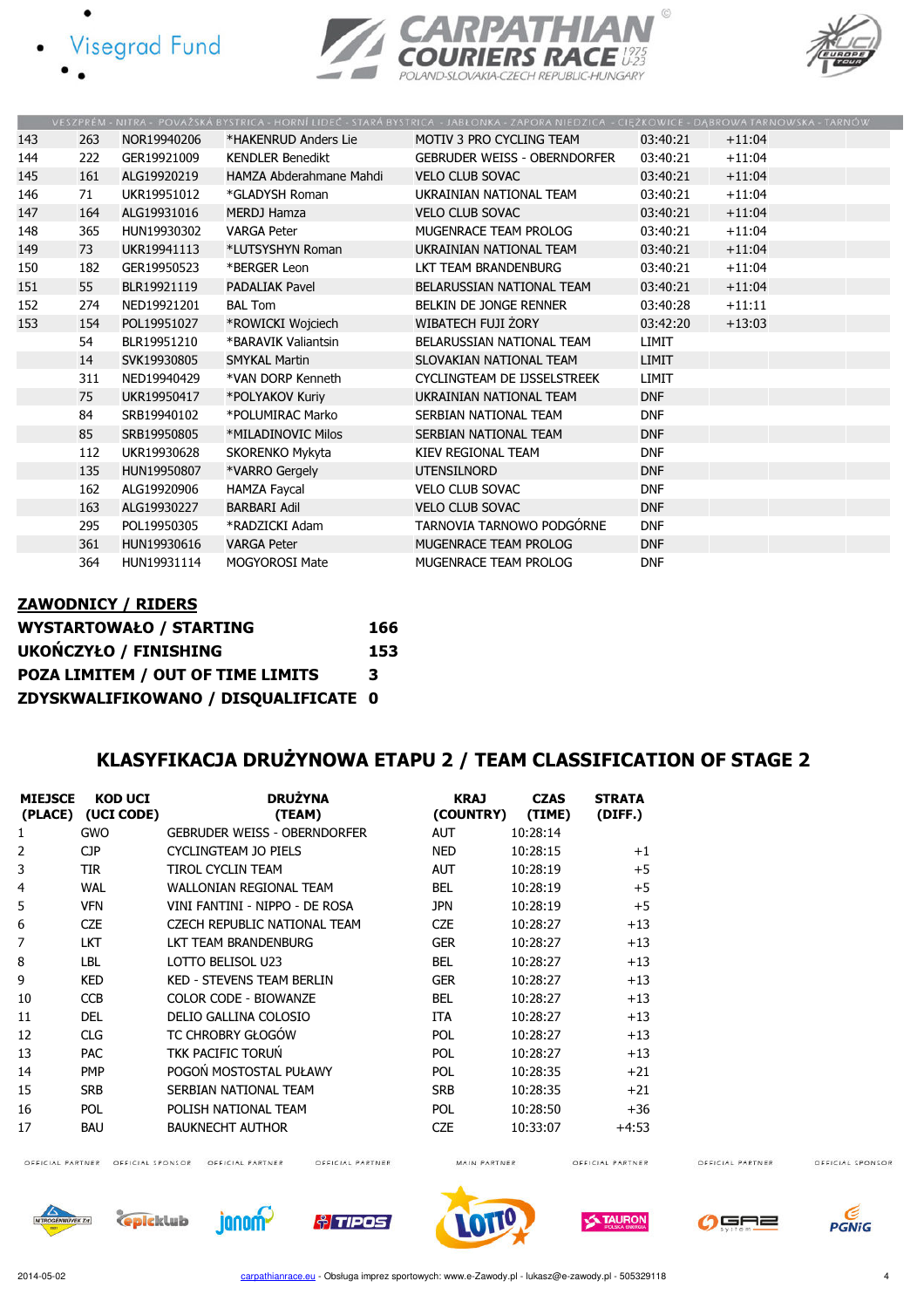





|    |            | VESZPRÉM - NITRA - POVAŽSKA BYSTRICA - HORNI LIDEĆ - STARA BYSTRICA - JABŁONKA - ZAPORA NIEDZICA - CIĘZKOWICE - DĄBROWA TARNOWSKA - TARNO |            |          |          |  |
|----|------------|-------------------------------------------------------------------------------------------------------------------------------------------|------------|----------|----------|--|
| 18 | <b>RUS</b> | RUSSIAN NATIONAL TEAM                                                                                                                     | <b>RUS</b> | 10:33:07 | $+4:53$  |  |
| 19 | TMG.       | TELECOM GIMEX                                                                                                                             | <b>ESP</b> | 10:33:07 | $+4:53$  |  |
| 20 | MPC.       | MOTIV 3 PRO CYCLING TEAM                                                                                                                  | <b>NOR</b> | 10:33:07 | $+4:53$  |  |
| 21 | <b>BLR</b> | BELARUSSIAN NATIONAL TEAM                                                                                                                 | <b>BLR</b> | 10:37:47 | $+9:33$  |  |
| 22 | <b>SKC</b> | SKC TUFO PROSTEJOV                                                                                                                        | CZE        | 10:37:47 | $+9:33$  |  |
| 23 | JAN        | EPIC JANOM GREENWAY                                                                                                                       | <b>SVK</b> | 10:37:47 | $+9:33$  |  |
| 24 | <b>KIV</b> | KIEV REGIONAL TEAM                                                                                                                        | <b>UKR</b> | 10:37:47 | $+9:33$  |  |
| 25 | <b>SVK</b> | SLOVAKIAN NATIONAL TEAM                                                                                                                   | <b>SVK</b> | 10:37:47 | $+9:33$  |  |
| 26 | LAT        | LATVIAN NATIONAL TEAM                                                                                                                     | LAT        | 10:37:47 | $+9:33$  |  |
| 27 | IJS        | CYCLINGTEAM DE IJSSELSTREEK                                                                                                               | <b>NED</b> | 10:37:47 | $+9:33$  |  |
| 28 | TAR.       | TARNOVIA TARNOWO PODGÓRNE                                                                                                                 | <b>POL</b> | 10:42:27 | $+14:13$ |  |
| 29 | JOR.       | <b>BELKIN DE JONGE RENNER</b>                                                                                                             | <b>NED</b> | 10:42:27 | $+14:13$ |  |
| 30 | <b>UNA</b> | UTENSILNORD                                                                                                                               | <b>HUN</b> | 10:42:27 | $+14:13$ |  |
| 31 | <b>DUK</b> | <b>DUKLA TRENCIN TREK</b>                                                                                                                 | <b>SVK</b> | 10:42:27 | $+14:13$ |  |
| 32 | <b>UKR</b> | UKRAINIAN NATIONAL TEAM                                                                                                                   | <b>UKR</b> | 10:48:39 | $+20:25$ |  |
| 33 | WIB        | WIBATECH FUJI ŻORY                                                                                                                        | POL        | 10:50:38 | $+22:24$ |  |
|    |            |                                                                                                                                           |            |          |          |  |

# GÓRSKIE PREMIE NA ETAPIE 2 / MOUNTAIN PREMIUM ON STAGE 2

|                           | 73 KM KAT: 1 Bojnicky Kopec |                                                 |                                |                       |                             |  |  |  |
|---------------------------|-----------------------------|-------------------------------------------------|--------------------------------|-----------------------|-----------------------------|--|--|--|
| <b>MIEJSCE</b><br>(PLACE) | <b>NUMER</b><br>(NUMBER)    | <b>NAZWISKO I IMIE</b><br>(SURNAME, FIRST NAME) | <b>DRUŻYNA</b><br>(TEAM)       | <b>PKT</b><br>(POINT) | <b>BON/KAR</b><br>(BON/PEN) |  |  |  |
|                           | 23                          | Petr Hampl                                      | CZECH REPUBLIC NATIONAL TEAM   | 3                     | 0 <sub>s</sub>              |  |  |  |
| 2                         | 2                           | Koen Bouwman                                    | <b>CYCLINGTEAM JO PIELS</b>    |                       | 0 <sub>s</sub>              |  |  |  |
| 3                         | 254                         | Filip Taragel                                   | <b>DUKLA TRENCIN TREK</b>      |                       | 0 <sub>s</sub>              |  |  |  |
|                           | 104 KM KAT: 1 Strazov       |                                                 |                                |                       |                             |  |  |  |
| <b>MIEJSCE</b><br>(PLACE) | <b>NUMER</b><br>(NUMBER)    | <b>NAZWISKO I IMIE</b><br>(SURNAME, FIRST NAME) | <b>DRUŻYNA</b><br>(TEAM)       | <b>PKT</b><br>(POINT) | <b>BON/KAR</b><br>(BON/PEN) |  |  |  |
|                           | 105                         | Joren Touquet                                   | <b>WALLONIAN REGIONAL TEAM</b> |                       | 0 <sub>s</sub>              |  |  |  |
|                           | 31                          | Szymon Rekita                                   | POLISH NATIONAL TEAM           |                       | 0 s.                        |  |  |  |

3 344 Michał Kasperek TC CHROBRY GŁOGÓW 1 0 s.

### LOTNE PREMIE NA ETAPIE 2 / INTERMEDIATE SPRINTS ON STAGE 2

|                           | 49 KM KAT: 1 Oslany      |                                                 |                              |                       |                             |
|---------------------------|--------------------------|-------------------------------------------------|------------------------------|-----------------------|-----------------------------|
| <b>MIEJSCE</b><br>(PLACE) | <b>NUMER</b><br>(NUMBER) | <b>NAZWISKO I IMIE</b><br>(SURNAME, FIRST NAME) | <b>DRUŻYNA</b><br>(TEAM)     | <b>PKT</b><br>(POINT) | <b>BON/KAR</b><br>(BON/PEN) |
| 1                         | 352                      | <b>Amaury Capiot</b>                            | LOTTO BELISOL U23            | 3                     | $-3$ s.                     |
| 2                         | 25                       | <b>Frantisek Sisr</b>                           | CZECH REPUBLIC NATIONAL TEAM | 2                     | -2 s.                       |
| 3                         | 341                      | Patryk Stosz                                    | TC CHROBRY GŁOGÓW            |                       | $-1$ s.                     |
|                           | 62 KM KAT: 1 Novaky      |                                                 |                              |                       |                             |
| <b>MIEJSCE</b><br>(PLACE) | <b>NUMER</b><br>(NUMBER) | <b>NAZWISKO I IMIĘ</b><br>(SURNAME, FIRST NAME) | <b>DRUŻYNA</b><br>(TEAM)     | <b>PKT</b><br>(POINT) | <b>BON/KAR</b><br>(BON/PEN) |
| 1                         | 251                      | Erik Baska                                      | <b>DUKLA TRENCIN TREK</b>    | 3                     | $-3$ s.                     |
| 2                         | 171                      | Jerome Kerf                                     | <b>COLOR CODE - BIOWANZE</b> | 2                     | $-2$ s.                     |
| 3                         | 244                      | Przemysław Kasperkiewicz                        | <b>BAUKNECHT AUTHOR</b>      |                       | $-1$ s.                     |



OFFICIAL PARTNER

MAIN PARTNER

OFFICIAL PARTNER

OFFICIAL PARTNER













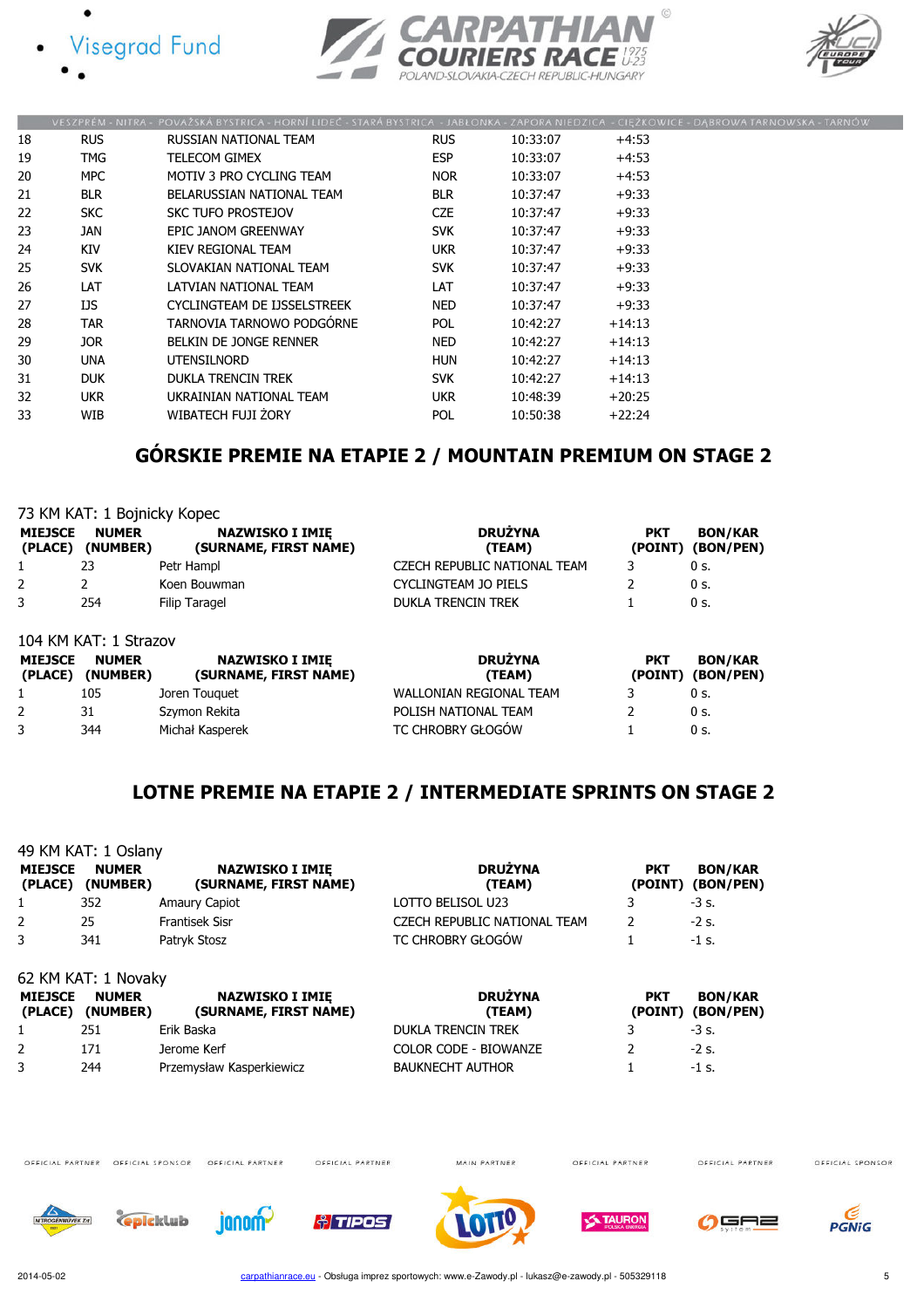





VESZPRÉM - NITRA - POVAŽSKÁ BYSTRICA - HORNÍ LIDEČ - STARÁ BYSTRICA - JABŁONKA - ZAPORA NIEDZICA - CIĘŻKOWICE - DĄBROWA TARNOWSKA - TARNÓW

|                           | 128 KM KAT: 1 Rajec      |                                                 |                          |                       |                             |
|---------------------------|--------------------------|-------------------------------------------------|--------------------------|-----------------------|-----------------------------|
| <b>MIEJSCE</b><br>(PLACE) | <b>NUMER</b><br>(NUMBER) | <b>NAZWISKO I IMIE</b><br>(SURNAME, FIRST NAME) | <b>DRUŻYNA</b><br>(TEAM) | <b>PKT</b><br>(POINT) | <b>BON/KAR</b><br>(BON/PEN) |
|                           | 142                      | Gregor Muhlberger                               | TIROL CYCLIN TEAM        |                       | $-3$ s.                     |
| 2                         | 244                      | Przemysław Kasperkiewicz                        | <b>BAUKNECHT AUTHOR</b>  |                       | $-2$ s.                     |
|                           | 33                       | Arkadiusz Owsian                                | POLISH NATIONAL TEAM     |                       | $-1$ s.                     |

### KLASYFIKACJA GENERALNA PO ETAPIE 2 / GENERAL CLASSIFICATION AFTER STAGE 2

DŁUGOŚĆ TRASY / DISTANCE OF STAGE KM: 263.00 ŚREDNIA PRĘDKOŚĆ / AVERAGE SPEED: 45.11 km/h

| <b>MIEJSCE</b><br>(PLACE) | <b>NR</b><br>(NO) | <b>KOD UCI</b><br>(UCI CODE) | <b>NAZWISKO I IMIĘ</b><br>(SURNAME, FIRST NAME) | <b>DRUŻYNA</b><br>(TEAM)            | <b>CZAS</b><br>(TIME) | <b>STRATA</b><br>(DIFF.) |
|---------------------------|-------------------|------------------------------|-------------------------------------------------|-------------------------------------|-----------------------|--------------------------|
| $\mathbf 1$               | $\mathbf{1}$      | NED19921021                  | <b>HOEKSTRA Jochem</b>                          | <b>CYCLINGTEAM JO PIELS</b>         | 05:49:49              |                          |
| $\mathbf 2$               | 191               | ROU19920904                  | <b>GROSU Eduard</b>                             | VINI FANTINI - NIPPO - DE ROSA      | 05:49:53              | $+4$                     |
| 3                         | 142               | AUT19940404                  | *MUHLBERGER Gregor                              | <b>TIROL CYCLIN TEAM</b>            | 05:49:56              | $+7$                     |
| 4                         | 33                | POL19930910                  | <b>OWSIAN Arkadiusz</b>                         | POLISH NATIONAL TEAM                | 05:50:02              | $+13$                    |
| 5                         | 171               | BEL19930901                  | <b>KERF Jerome</b>                              | COLOR CODE - BIOWANZE               | 05:50:03              | $+14$                    |
| 6                         | 101               | BEL19930919                  | CARNEVALI Jean-Albert                           | WALLONIAN REGIONAL TEAM             | 05:50:03              | $+14$                    |
| $\boldsymbol{7}$          | 221               | AUT19931104                  | <b>GOGL Michael</b>                             | <b>GEBRUDER WEISS - OBERNDORFER</b> | 05:50:03              | $+14$                    |
| 8                         | 352               | BEL19930625                  | <b>CAPIOT Amaury</b>                            | LOTTO BELISOL U23                   | 05:50:05              | $+16$                    |
| 9                         | 244               | POL19940301                  | *KASPERKIEWICZ Przemysław                       | <b>BAUKNECHT AUTHOR</b>             | 05:50:05              | $+16$                    |
| 10                        | 223               | CZE19920401                  | <b>KOUDELA Tomas</b>                            | <b>GEBRUDER WEISS - OBERNDORFER</b> | 05:50:06              | $+17$                    |
| 11                        | 25                | CZE19930317                  | <b>SISR Frantisek</b>                           | CZECH REPUBLIC NATIONAL TEAM        | 05:50:09              | $+20$                    |
| 12                        | 52                | BLR19940216                  | *SHUMOV nikolai                                 | BELARUSSIAN NATIONAL TEAM           | 05:50:09              | $+20$                    |
| 13                        | $\overline{2}$    | NED19931202                  | <b>BOUWMAN Koen</b>                             | <b>CYCLINGTEAM JO PIELS</b>         | 05:50:10              | $+21$                    |
| 14                        | 341               | POL19940715                  | *STOSZ Patryk                                   | TC CHROBRY GŁOGÓW                   | 05:50:10              | $+21$                    |
| 15                        | 383               | POL19920417                  | <b>OBORSKI Dominik</b>                          | TKK PACIFIC TORUN                   | 05:50:11              | $+22$                    |
| 16                        | 95                | RUS19950313                  | *NEMYKIN Danil                                  | RUSSIAN NATIONAL TEAM               | 05:50:11              | $+22$                    |
| 17                        | 184               | GER19940919                  | *SOBALLA Carl                                   | LKT TEAM BRANDENBURG                | 05:50:11              | $+22$                    |
| 18                        | 225               | GER19920128                  | <b>MEIER Aleksander</b>                         | <b>GEBRUDER WEISS - OBERNDORFER</b> | 05:50:11              | $+22$                    |
| 19                        | 21                | CZE19930119                  | <b>TUREK Daniel</b>                             | CZECH REPUBLIC NATIONAL TEAM        | 05:50:11              | $+22$                    |
| 20                        | 42                | LAT19940818                  | *NEILANDS Kristis                               | <b>LATVIAN NATIONAL TEAM</b>        | 05:50:11              | $+22$                    |
| 21                        | 105               | BEL19930128                  | TOUQUET Joren                                   | <b>WALLONIAN REGIONAL TEAM</b>      | 05:50:11              | $+22$                    |
| 22                        | 82                | SRB19930423                  | DANILOVIC Marko                                 | SERBIAN NATIONAL TEAM               | 05:50:11              | $+22$                    |
| 23                        | 302               | ITA19930401                  | <b>GABBURO Davide</b>                           | DELIO GALLINA COLOSIO               | 05:50:11              | $+22$                    |
| 24                        | 375               | GER19930406                  | <b>ZWINGENBERGER Philipp</b>                    | <b>KED - STEVENS TEAM BERLIN</b>    | 05:50:11              | $+22$                    |
| 25                        | 344               | POL19931217                  | <b>KASPEREK Michał</b>                          | TC CHROBRY GŁOGÓW                   | 05:50:11              | $+22$                    |
| 26                        | 353               | BEL19920203                  | <b>CRAEGHS Maarten</b>                          | LOTTO BELISOL U23                   | 05:50:11              | $+22$                    |
| 27                        | 381               | POL19951004                  | *PALUTA Michał                                  | TKK PACIFIC TORUN                   | 05:50:11              | $+22$                    |
| 28                        | 235               | SVK19950314                  | *DUBEN Martin                                   | EPIC JANOM GREENWAY                 | 05:50:11              | $+22$                    |
| 29                        | 174               | BEL19950112                  | *KAISE Julien                                   | <b>COLOR CODE - BIOWANZE</b>        | 05:50:11              | $+22$                    |
| 30                        | 173               | BEL19930828                  | <b>DELFOSSE Florent</b>                         | COLOR CODE - BIOWANZE               | 05:50:11              | $+22$                    |
| 31                        | 145               | AUT19950121                  | *WACHTER Alexander                              | TIROL CYCLIN TEAM                   | 05:50:11              | $+22$                    |
| 32                        | 91                | RUS19950105                  | *ROZIN Sergei                                   | RUSSIAN NATIONAL TEAM               | 05:50:11              | $+22$                    |
| 33                        | 15                | SVK19940717                  | *GLAJZA Ondrej                                  | SLOVAKIAN NATIONAL TEAM             | 05:50:11              | $+22$                    |
| 34                        | 265               | NOR19941012                  | *LUNDER Nikolai Tefre                           | MOTIV 3 PRO CYCLING TEAM            | 05:50:11              | $+22$                    |
| 35                        | 335               | COL19930704                  | <b>RIOS Cristian</b>                            | <b>TELECOM GIMEX</b>                | 05:50:11              | $+22$                    |
| 36                        | 102               | BEL19931205                  | <b>CONVENS Louis</b>                            | WALLONIAN REGIONAL TEAM             | 05:50:11              | $+22$                    |
| 37                        | 321               | POL19920130                  | <b>HABA Grzegorz</b>                            | POGOŃ MOSTOSTAL PUŁAWY              | 05:50:11              | $+22$                    |
| 38                        | 354               | NZL19940101                  | *MCCORMICK Hayden                               | LOTTO BELISOL U23                   | 05:50:11              | $+22$                    |
| 39                        | 224               | AUT19920526                  | <b>KUEN Maximilian</b>                          | <b>GEBRUDER WEISS - OBERNDORFER</b> | 05:50:11              | $+22$                    |
| 40                        | 172               | BEL19930624                  | <b>WARNIER Antoine</b>                          | COLOR CODE - BIOWANZE               | 05:50:11              | $+22$                    |
| 41                        | 385               | POL19930108                  | <b>FRANCZAK Wojciech</b>                        | TKK PACIFIC TORUN                   | 05:50:11              | $+22$                    |

OFFICIAL PARTNER OFFICIAL SPONSOR OFFICIAL PARTNER

OFFICIAL PARTNER

MAIN PARTNER

OFFICIAL PARTNER

OFFICIAL PARTNER













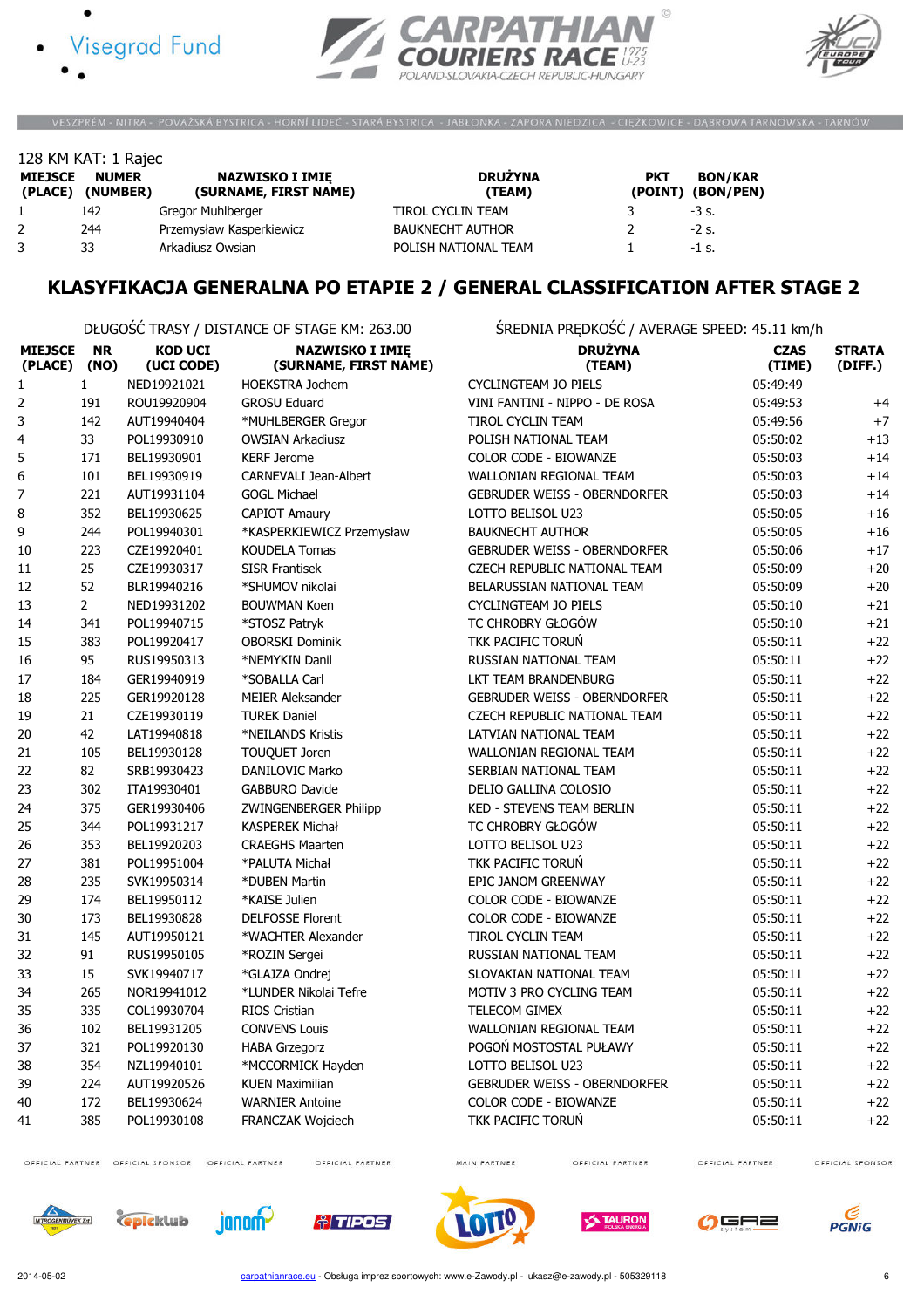- · Visegrad Fund
	-





|    |                  |                  |                                      | VESZPRÉM - NITRA - POVAŽSKÁ BYSTRICA - HORNÍ LIDEČ - STARÁ BYSTRICA - JABŁONKA - ZAPORA NIEDZICA - CIĘŻKOWICE - DĄBROWA TARNOWSKA - TARNÓW |                  |                  |
|----|------------------|------------------|--------------------------------------|--------------------------------------------------------------------------------------------------------------------------------------------|------------------|------------------|
| 42 | 305              | ITA19920118      | <b>BIANCHINI Paolo</b>               | DELIO GALLINA COLOSIO                                                                                                                      | 05:50:11         | $+22$            |
| 43 | 205              | CZE19931204      | ZAHALKA Matej                        | <b>SKC TUFO PROSTEJOV</b>                                                                                                                  | 05:50:11         | $+22$            |
| 44 | 181              | GER19950109      | *SCHULZE Julian                      | LKT TEAM BRANDENBURG                                                                                                                       | 05:50:11         | $+22$            |
| 45 | 355              | BEL19950121      | *VANDERAERDEN Massimo                | LOTTO BELISOL U23                                                                                                                          | 05:50:11         | $+22$            |
| 46 | 241              | CZE19920611      | <b>DVORSKY David</b>                 | <b>BAUKNECHT AUTHOR</b>                                                                                                                    | 05:50:11         | $+22$            |
| 47 | 22               | CZE19930823      | <b>CHLUPAC Dominik</b>               | CZECH REPUBLIC NATIONAL TEAM                                                                                                               | 05:50:11         | $+22$            |
| 48 | 343              | POL19930220      | <b>KRAKOWIAK Norbert</b>             | TC CHROBRY GŁOGÓW                                                                                                                          | 05:50:11         | $+22$            |
| 49 | 192              | SWE19920831      | MAGNUSSON Kim Anton                  | VINI FANTINI - NIPPO - DE ROSA                                                                                                             | 05:50:11         | $+22$            |
| 50 | 371              | GER19930107      | <b>DONATH Felix</b>                  | <b>KED - STEVENS TEAM BERLIN</b>                                                                                                           | 05:50:11         | $+22$            |
|    |                  | POL19920312      | FOLTYN Jakub                         | POGOŃ MOSTOSTAL PUŁAWY                                                                                                                     | 05:50:11         |                  |
| 51 | 322              |                  |                                      |                                                                                                                                            |                  | $+22$            |
| 52 | 175              | BEL19950717      | *MERTZ Remy                          | COLOR CODE - BIOWANZE                                                                                                                      | 05:50:11         | $+22$            |
| 53 | 332              | POL19950217      | *BROŻYNA Piotr                       | TELECOM GIMEX                                                                                                                              | 05:50:11         | $+22$            |
| 54 | 83               | SRB19940506      | *STEFANOVIC Stefan                   | SERBIAN NATIONAL TEAM                                                                                                                      | 05:50:11         | $+22$            |
| 55 | 194              | AUT19930310      | <b>PAULUS Daniel</b>                 | VINI FANTINI - NIPPO - DE ROSA                                                                                                             | 05:50:11         | $+22$            |
| 56 | 374              | GER19920129      | <b>WOTSCHKE Sebastian</b>            | <b>KED - STEVENS TEAM BERLIN</b>                                                                                                           | 05:50:11         | $+22$            |
| 57 | 195              | JPN19930915      | KOISHI Yuma                          | VINI FANTINI - NIPPO - DE ROSA                                                                                                             | 05:50:11         | $+22$            |
| 58 | 23               | CZE19930209      | <b>HAMPL Petr</b>                    | CZECH REPUBLIC NATIONAL TEAM                                                                                                               | 05:50:11         | $+22$            |
| 59 | 264              | NOR19940501      | *KLEIVEN Njal Eivind                 | MOTIV 3 PRO CYCLING TEAM                                                                                                                   | 05:50:11         | $+22$            |
| 60 | 24               | CZE19950531      | *SCHLEGEL Michal                     | CZECH REPUBLIC NATIONAL TEAM                                                                                                               | 05:50:11         | $+22$            |
| 61 | 141              | AUT19940116      | *BOSMAN Patrick                      | TIROL CYCLIN TEAM                                                                                                                          | 05:50:11         | $+22$            |
| 62 | 382              | POL19920116      | <b>WARCHOŁ Bartosz</b>               | TKK PACIFIC TORUŃ                                                                                                                          | 05:50:11         | $+22$            |
| 63 | 143              | AUT19950304      | *SCHIPFLINGER Florian                | <b>TIROL CYCLIN TEAM</b>                                                                                                                   | 05:50:11         | $+22$            |
| 64 | 345              | POL19940602      | *SUCHECKI Krzysztof                  | TC CHROBRY GŁOGÓW                                                                                                                          | 05:50:11         | $+22$            |
| 65 | 115              | UKR19920222      | <b>KASIANOV Oleksii</b>              | KIEV REGIONAL TEAM                                                                                                                         | 05:50:11         | $+22$            |
| 66 | 31               | POL19940105      | *REKITA Szymon                       | POLISH NATIONAL TEAM                                                                                                                       | 05:50:11         | $+22$            |
| 67 | 315              | NED19930316      | VAN ENGELEN Ande                     | CYCLINGTEAM DE IJSSELSTREEK                                                                                                                | 05:50:11         | $+22$            |
| 68 | 4                | NED19930815      | <b>BRUSSELMAN Twan</b>               | <b>CYCLINGTEAM JO PIELS</b>                                                                                                                | 05:50:19         | $+30$            |
| 69 | 81               | SRB19940309      | *BORISAVLJEVIC Milos                 | SERBIAN NATIONAL TEAM                                                                                                                      | 05:50:19         | $+30$            |
|    |                  |                  |                                      |                                                                                                                                            |                  |                  |
| 70 | 301              | ITA19920316      | <b>GALLIO Giacomo</b>                | DELIO GALLINA COLOSIO                                                                                                                      | 05:50:21         | $+32$            |
| 71 | 324              | POL19940421      | *KIETLIŃSKI Wojciech                 | POGOŃ MOSTOSTAL PUŁAWY                                                                                                                     | 05:50:29         | $+40$            |
| 72 | 32               | POL19950406      | *SZELĄG Gracjan                      | POLISH NATIONAL TEAM                                                                                                                       | 05:50:42         | $+53$            |
| 73 | 183              | GER19930625      | <b>KOCH Janas</b>                    | LKT TEAM BRANDENBURG                                                                                                                       | 05:50:54         | $+1:05$          |
| 74 | 185              | GER19940831      | *WILLWOHL Willi                      | LKT TEAM BRANDENBURG                                                                                                                       | 05:54:41         | $+4:52$          |
| 75 | 251              | SVK19940112      | *BASKA Erik                          | <b>DUKLA TRENCIN TREK</b>                                                                                                                  | 05:54:47         | $+4:58$          |
| 76 | 3                | NED19921114      | VAN RHEE Joey                        | CYCLINGTEAM JO PIELS                                                                                                                       | 05:54:51         | $+5:02$          |
| 77 | 114              | UKR19921121      | MALYNIVSKYI Vasyl                    | KIEV REGIONAL TEAM                                                                                                                         | 05:54:51         | $+5:02$          |
| 78 | 104              | BEL19920101      | <b>WASTYN Emiel</b>                  | WALLONIAN REGIONAL TEAM                                                                                                                    | 05:54:51         | $+5:02$          |
| 79 | 303              | ITA19920113      | MEGGIORINI Andrea                    | DELIO GALLINA COLOSIO                                                                                                                      | 05:54:51         | $+5:02$          |
| 80 | 351              | GBR19920103      | <b>MCLAY Daniel</b>                  | LOTTO BELISOL U23                                                                                                                          | 05:54:51         | $+5:02$          |
| 81 | 41               | LAT19921029      | <b>LIEPINS Emils</b>                 | LATVIAN NATIONAL TEAM                                                                                                                      | 05:54:51         | $+5:02$          |
| 82 | 304              | ITA19941225      | *MARONESE Marco                      | DELIO GALLINA COLOSIO                                                                                                                      | 05:54:51         | $+5:02$          |
| 83 | 323              | POL19930604      | JEZIORSKI Rafał                      | POGOŃ MOSTOSTAL PUŁAWY                                                                                                                     | 05:54:51         | $+5:02$          |
| 84 | 134              | HUN19951126      | *ROZSA Balazs                        | <b>UTENSILNORD</b>                                                                                                                         | 05:54:51         | $+5:02$          |
| 85 | 72               | UKR19950302      | *KREMINSKYI Vladyslav                | UKRAINIAN NATIONAL TEAM                                                                                                                    | 05:54:51         | $+5:02$          |
| 86 | 51               | BLR19950121      | *HARAKHAVIK Uladzmir                 | BELARUSSIAN NATIONAL TEAM                                                                                                                  | 05:54:51         | $+5:02$          |
| 87 | 103              | BEL19930914      | <b>VEKEMAN Maxime</b>                | WALLONIAN REGIONAL TEAM                                                                                                                    | 05:54:51         | $+5:02$          |
| 88 | 273              | NED19920317      | <b>SANDERS Dajo</b>                  | BELKIN DE JONGE RENNER                                                                                                                     | 05:54:51         | $+5:02$          |
|    |                  | POL19920706      | <b>KORDUS Adam</b>                   | TARNOVIA TARNOWO PODGÓRNE                                                                                                                  |                  |                  |
| 89 | 292              |                  |                                      | MOTIV 3 PRO CYCLING TEAM                                                                                                                   | 05:54:51         | $+5:02$          |
| 90 | 261              | NOR19930327      | <b>KRISTOFFERSEN Anders</b>          |                                                                                                                                            | 05:54:51         | $+5:02$          |
| 91 | 245              | CZE19920606      | KADUCH Jan                           | <b>BAUKNECHT AUTHOR</b>                                                                                                                    | 05:54:51         | $+5:02$          |
| 92 | 35               | POL19951124      | *PAWLAK Tobiasz                      | POLISH NATIONAL TEAM                                                                                                                       | 05:54:51         | $+5:02$          |
| 93 | 294              | POL19950311      | *KRZYWDA Patryk                      | TARNOVIA TARNOWO PODGÓRNE                                                                                                                  | 05:54:51         | $+5:02$          |
| 94 | 231              | SVK19941210      | *KOVACIK Juraj                       | EPIC JANOM GREENWAY                                                                                                                        | 05:54:51         | $+5:02$          |
| 95 | 331              | POL19950402      | *TALAGA Patryk                       | TELECOM GIMEX                                                                                                                              | 05:54:51         | $+5:02$          |
| 96 | 262              | NOR19940310      | *FANDREM Sivert                      | MOTIV 3 PRO CYCLING TEAM                                                                                                                   | 05:54:51         | $+5:02$          |
|    | OFFICIAL PARTNER | OFFICIAL SPONSOR | OFFICIAL PARTNER<br>OFFICIAL PARTNER | OFFICIAL PARTNER<br>MAIN PARTNER                                                                                                           | OFFICIAL PARTNER | OFFICIAL SPONSOR |

OFFICIAL PARTNER

GF ∍≡

**TAURON** 

OFFICIAL SPONSOR

**PGNiG** 







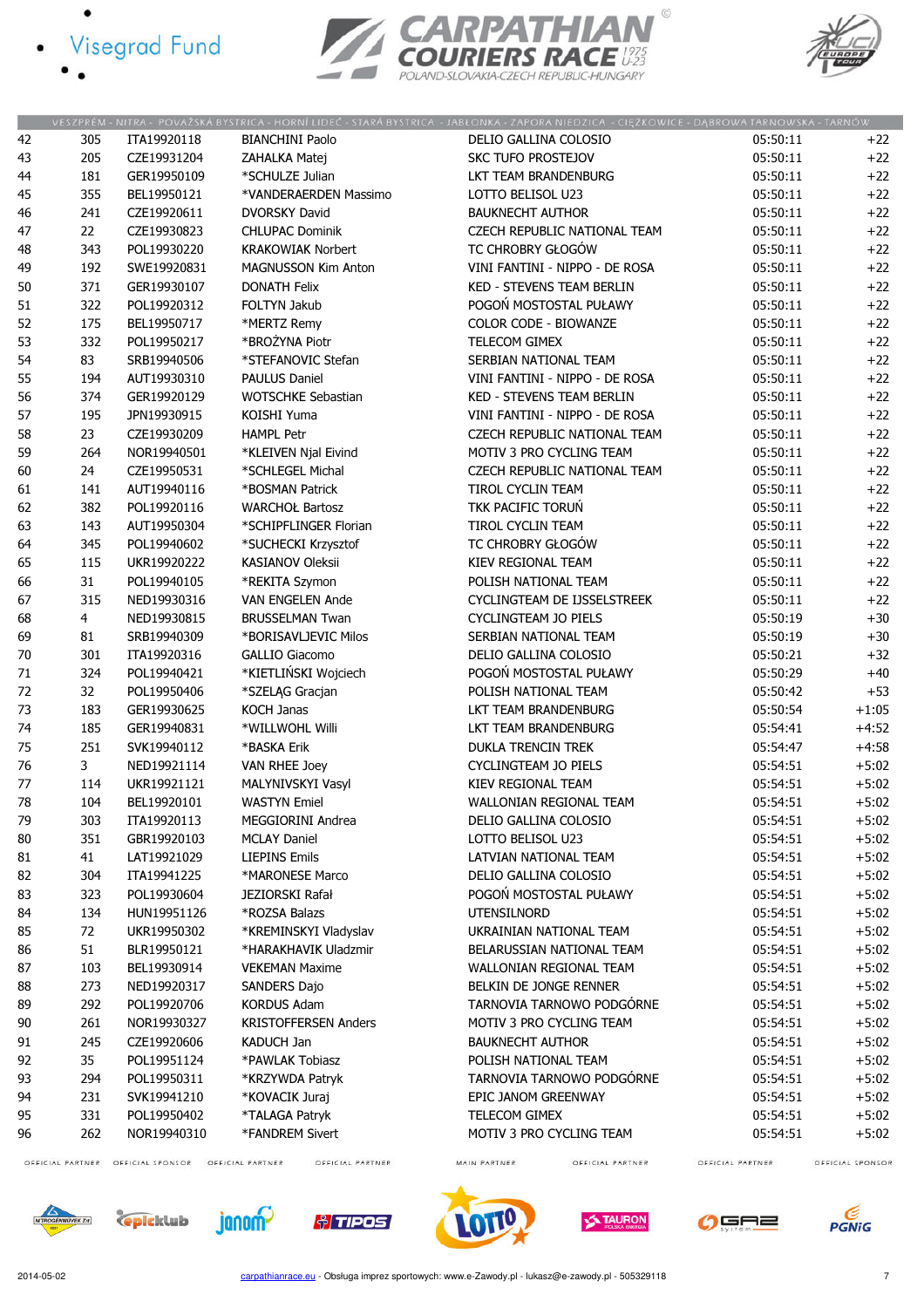- · Visegrad Fund
	-





|     |     |             |                          | VESZPRÉM - NITRA - POVAŻSKÁ BYSTRICA - HORNÍ LIDEĆ - STARÁ BYSTRICA - JABŁONKA - ZAPORA NIEDZICA - CIĘŻKOWICE - DĄBROWA TARNOWSKA - TARNÓW |          |          |
|-----|-----|-------------|--------------------------|--------------------------------------------------------------------------------------------------------------------------------------------|----------|----------|
| 97  | 93  | RUS19930713 | <b>SHAYMURATOV Artur</b> | RUSSIAN NATIONAL TEAM                                                                                                                      | 05:54:51 | $+5:02$  |
| 98  | 203 | CZE19950209 | *LICHNOVSKY Ludek        | <b>SKC TUFO PROSTEJOV</b>                                                                                                                  | 05:54:51 | $+5:02$  |
| 99  | 271 | NED19940507 | *BOS Maikel              | BELKIN DE JONGE RENNER                                                                                                                     | 05:54:51 | $+5:02$  |
| 100 | 111 | UKR19921118 | POLIKARPOV Mokhailo      | KIEV REGIONAL TEAM                                                                                                                         | 05:54:51 | $+5:02$  |
| 101 | 234 | SVK19950911 | *HOLOMEK Milan           | EPIC JANOM GREENWAY                                                                                                                        | 05:54:51 | $+5:02$  |
| 102 | 201 | CZE19920731 | FILIP Jakub              | <b>SKC TUFO PROSTEJOV</b>                                                                                                                  | 05:54:51 | $+5:02$  |
| 103 | 242 | CZE19940803 | *KALOJIROS Tomas         | <b>BAUKNECHT AUTHOR</b>                                                                                                                    | 05:54:51 | $+5:02$  |
| 104 | 94  | RUS19950120 | *CHIRKOV Ilia            | RUSSIAN NATIONAL TEAM                                                                                                                      | 05:54:51 | $+5:02$  |
| 105 | 254 | SVK19920519 | <b>TARAGEL Filip</b>     | <b>DUKLA TRENCIN TREK</b>                                                                                                                  | 05:54:51 | $+5:02$  |
| 106 | 384 | POL19940719 | *KUCHAREK Adrian         | <b>TKK PACIFIC TORUŃ</b>                                                                                                                   | 05:54:51 | $+5:02$  |
| 107 | 34  | POL19940310 | *MICKIEWICZ Tomasz       | POLISH NATIONAL TEAM                                                                                                                       | 05:54:51 | $+5:02$  |
| 108 | 275 | NED19940821 | *VERHOEVEN Mike          | BELKIN DE JONGE RENNER                                                                                                                     | 05:54:51 | $+5:02$  |
| 109 | 74  | UKR19930909 | <b>SHEVTCHUK Roman</b>   | UKRAINIAN NATIONAL TEAM                                                                                                                    | 05:54:51 | $+5:02$  |
| 110 | 193 | JPN19920108 | <b>KUROEDA Shiki</b>     | VINI FANTINI - NIPPO - DE ROSA                                                                                                             | 05:54:51 | $+5:02$  |
| 111 | 5   | NED19920314 | <b>REINDERS Elmar</b>    | CYCLINGTEAM JO PIELS                                                                                                                       | 05:54:51 | $+5:02$  |
| 112 | 202 | CZE19920713 | <b>VRAZEL Viktor</b>     | SKC TUFO PROSTEJOV                                                                                                                         | 05:54:51 | $+5:02$  |
| 113 | 243 | CZE19930630 | <b>ZECHMEISTER Tomas</b> | <b>BAUKNECHT AUTHOR</b>                                                                                                                    | 05:54:51 | $+5:02$  |
| 114 | 233 | SVK19940206 | *LAJCHA Juraj            | EPIC JANOM GREENWAY                                                                                                                        | 05:54:51 | $+5:02$  |
| 115 | 44  | LAT19950123 | *PODANS Andrejs          | LATVIAN NATIONAL TEAM                                                                                                                      | 05:54:51 | $+5:02$  |
| 116 | 312 | NED19920719 | VAN DE PUT Peter         | CYCLINGTEAM DE IJSSELSTREEK                                                                                                                | 05:54:51 | $+5:02$  |
| 117 | 232 | SVK19930125 | CHALUPCIK Jan            | EPIC JANOM GREENWAY                                                                                                                        | 05:54:51 | $+5:02$  |
| 118 | 325 | POL19920930 | <b>CZERKIES Michał</b>   | POGOŃ MOSTOSTAL PUŁAWY                                                                                                                     | 05:54:51 | $+5:02$  |
| 119 | 53  | BLR19951009 | *STROKAV Vasili          | BELARUSSIAN NATIONAL TEAM                                                                                                                  | 05:54:51 | $+5:02$  |
| 120 | 152 | POL19931118 | <b>KOTT Konrad</b>       | WIBATECH FUJI ŻORY                                                                                                                         | 05:54:51 | $+5:02$  |
| 121 | 133 | HUN19950425 | *LENGYEL Zoltan          | UTENSILNORD                                                                                                                                | 05:54:51 | $+5:02$  |
| 122 | 373 | GER19941228 | *KRETSCHY Florian        | KED - STEVENS TEAM BERLIN                                                                                                                  | 05:54:51 | $+5:02$  |
| 123 | 253 | SVK19940210 | *MALOVEC Lubos           | DUKLA TRENCIN TREK                                                                                                                         | 05:54:51 | $+5:02$  |
|     |     |             |                          |                                                                                                                                            |          |          |
| 124 | 13  | SVK19931015 | <b>JUHANIAK Kamil</b>    | SLOVAKIAN NATIONAL TEAM                                                                                                                    | 05:54:51 | $+5:02$  |
| 125 | 92  | RUS19940704 | *STEPANOV Aleksandr      | RUSSIAN NATIONAL TEAM                                                                                                                      | 05:54:51 | $+5:02$  |
| 126 | 252 | SVK19940630 | *DASKO Mario             | DUKLA TRENCIN TREK                                                                                                                         | 05:54:51 | $+5:02$  |
| 127 | 132 | HUN19940214 | *KENYERES Abel           | UTENSILNORD                                                                                                                                | 05:54:51 | $+5:02$  |
| 128 | 113 | UKR19920928 | <b>BUZYLE Roman</b>      | KIEV REGIONAL TEAM                                                                                                                         | 05:54:51 | $+5:02$  |
| 129 | 342 | POL19930212 | ZAJĄC Bartosz            | TC CHROBRY GŁOGÓW                                                                                                                          | 05:54:51 | $+5:02$  |
| 130 | 43  | LAT19920626 | <b>VOSEKALNS Andris</b>  | LATVIAN NATIONAL TEAM                                                                                                                      | 05:54:51 | $+5:02$  |
| 131 | 153 | POL19940608 | *JAROMIN Piotr           | WIBATECH FUJI ŻORY                                                                                                                         | 05:54:51 | $+5:02$  |
| 132 | 313 | NED19931004 | KOEDIJK Matthijs         | CYCLINGTEAM DE IJSSELSTREEK                                                                                                                | 05:54:51 | $+5:02$  |
| 133 | 314 | NED19950916 | *COSTER Kevin            | CYCLINGTEAM DE IJSSELSTREEK                                                                                                                | 05:54:51 | $+5:02$  |
| 134 | 45  | LAT19941211 | *BEITANS Krisjanis       | LATVIAN NATIONAL TEAM                                                                                                                      | 05:54:51 | $+5:02$  |
| 135 | 11  | SVK19920725 | <b>SCHWABIK Johann</b>   | SLOVAKIAN NATIONAL TEAM                                                                                                                    | 05:54:51 | $+5:02$  |
| 136 | 12  | SVK19950911 | *HARAG Tomas             | SLOVAKIAN NATIONAL TEAM                                                                                                                    | 05:54:51 | $+5:02$  |
| 137 | 144 | AUT19940127 | *SCHULTUS Patric         | TIROL CYCLIN TEAM                                                                                                                          | 05:54:51 | $+5:02$  |
| 138 | 272 | NED19950703 | *VID BOGAERT Sem         | BELKIN DE JONGE RENNER                                                                                                                     | 05:55:21 | $+5:32$  |
| 139 | 293 | POL19950218 | *WILGUS Wojciech         | TARNOVIA TARNOWO PODGÓRNE                                                                                                                  | 05:55:34 | $+5:45$  |
| 140 | 333 | POL19950422 | *KASPERKIEWICZ Maciej    | TELECOM GIMEX                                                                                                                              | 05:57:15 | $+7:26$  |
| 141 | 222 | GER19921009 | <b>KENDLER Benedikt</b>  | <b>GEBRUDER WEISS - OBERNDORFER</b>                                                                                                        | 06:01:03 | $+11:14$ |
| 142 | 161 | ALG19920219 | HAMZA Abderahmane Mahdi  | <b>VELO CLUB SOVAC</b>                                                                                                                     | 06:01:03 | $+11:14$ |
| 143 | 291 | POL19941004 | *HERCOG Jakub            | TARNOVIA TARNOWO PODGÓRNE                                                                                                                  | 06:01:03 | $+11:14$ |
| 144 | 164 | ALG19931016 | <b>MERDJ Hamza</b>       | <b>VELO CLUB SOVAC</b>                                                                                                                     | 06:01:03 | $+11:14$ |
| 145 | 71  | UKR19951012 | *GLADYSH Roman           | UKRAINIAN NATIONAL TEAM                                                                                                                    | 06:01:03 | $+11:14$ |
| 146 | 372 | GER19931228 | <b>BEYER Maximilian</b>  | KED - STEVENS TEAM BERLIN                                                                                                                  | 06:01:03 | $+11:14$ |
| 147 | 263 | NOR19940206 | *HAKENRUD Anders Lie     | MOTIV 3 PRO CYCLING TEAM                                                                                                                   | 06:01:03 | $+11:14$ |
| 148 | 73  | UKR19941113 | *LUTSYSHYN Roman         | UKRAINIAN NATIONAL TEAM                                                                                                                    | 06:01:03 | $+11:14$ |
| 149 | 55  | BLR19921119 | <b>PADALIAK Pavel</b>    | BELARUSSIAN NATIONAL TEAM                                                                                                                  | 06:01:03 | $+11:14$ |
| 150 | 274 | NED19921201 | <b>BAL Tom</b>           | BELKIN DE JONGE RENNER                                                                                                                     | 06:01:10 | $+11:21$ |
| 151 | 365 | HUN19930302 | <b>VARGA Peter</b>       | MUGENRACE TEAM PROLOG                                                                                                                      | 06:01:38 | $+11:49$ |
|     |     |             |                          |                                                                                                                                            |          |          |

OFFICIAL PARTNER OFFICIAL SPONSOR OFFICIAL PARTNER

OFFICIAL PARTNER

MAIN PARTNER

OFFICIAL PARTNER

OFFICIAL PARTNER













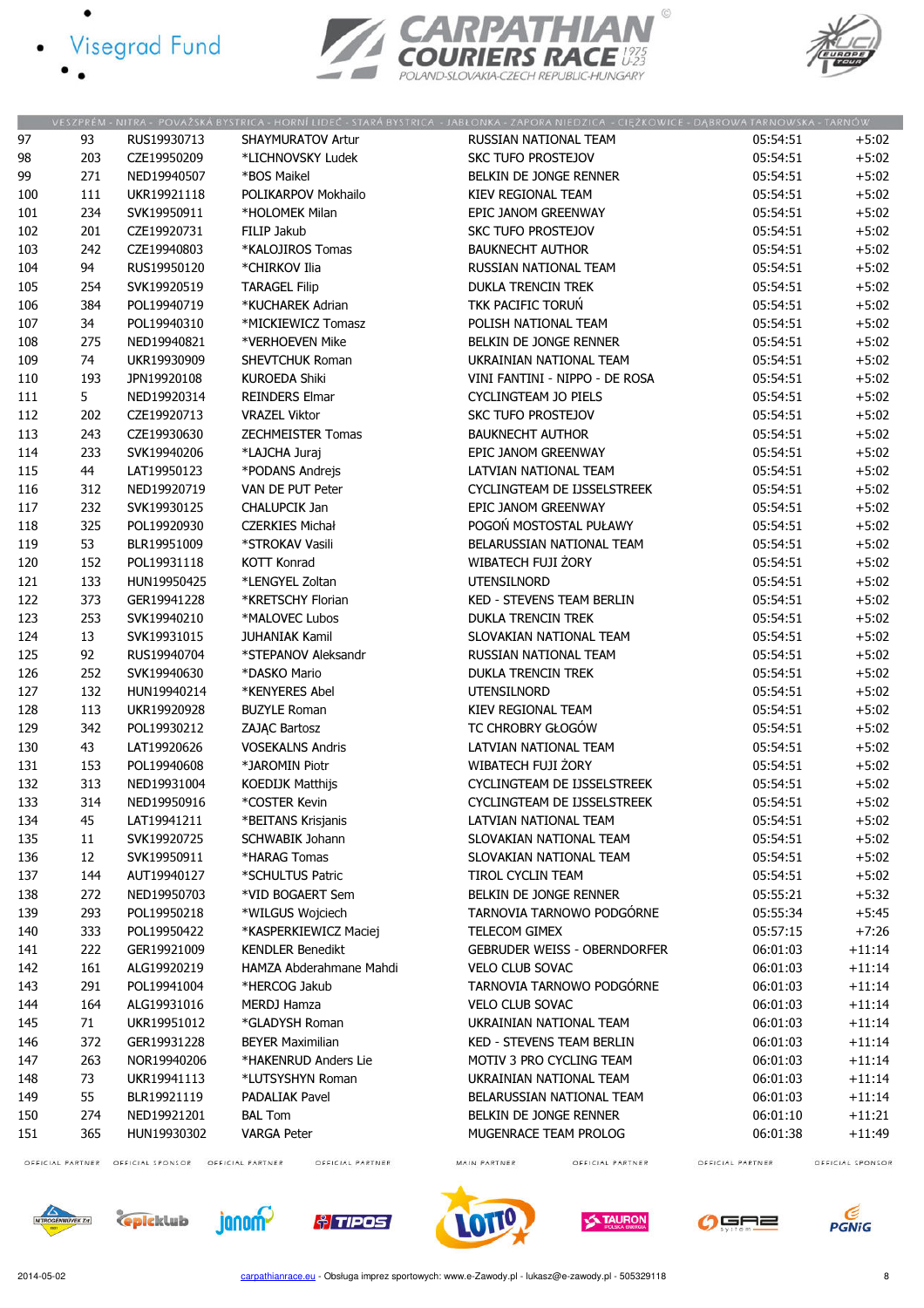





|     |     |             | VESZPRÉM - NITRA - POVAŽSKÁ BYSTRICA - HORNÍ LIDEČ - STARÁ BYSTRICA - JABLONKA - ZAPORA NIEDZICA - CIEŽKOWICE - DABROWA TARNOWSKA - TARNÓW |                      |          |          |
|-----|-----|-------------|--------------------------------------------------------------------------------------------------------------------------------------------|----------------------|----------|----------|
| 152 | 182 | GER19950523 | *BERGER Leon                                                                                                                               | LKT TEAM BRANDENBURG | 06:01:46 | $+11:57$ |
| 153 | 154 | POL19951027 | *ROWICKI Wojciech                                                                                                                          | WIBATECH FUJI ZORY   | 06:03:02 | $+13:13$ |

### KLASYFIKACJA PONIŻEJ 21 PO ETAPIE 2 / RIDERS UNDER 21 AFTER STAGE 2

DŁUGOŚĆ TRASY / DISTANCE OF STAGE KM: 263.00 ŚREDNIA PRĘDKOŚĆ / AVERAGE SPEED: 45.09 km/h

| <b>MIEJSCE</b><br>(PLACE) | <b>NR</b><br>(NO) | <b>KOD UCI</b><br>(UCI CODE) | <b>NAZWISKO I IMIĘ</b><br>(SURNAME, FIRST NAME) | <b>DRUŻYNA</b><br>(TEAM)     | <b>CZAS</b><br>(TIME) | <b>STRATA</b><br>(DIFF.) |
|---------------------------|-------------------|------------------------------|-------------------------------------------------|------------------------------|-----------------------|--------------------------|
| 1                         | 142               | AUT19940404                  | <b>MUHLBERGER Gregor</b>                        | <b>TIROL CYCLIN TEAM</b>     | 05:49:56              |                          |
| 2                         | 244               | POL19940301                  | KASPERKIEWICZ Przemysław                        | <b>BAUKNECHT AUTHOR</b>      | 05:50:05              | $+9$                     |
| 3                         | 52                | BLR19940216                  | SHUMOV nikolai                                  | BELARUSSIAN NATIONAL TEAM    | 05:50:09              | $+13$                    |
| 4                         | 341               | POL19940715                  | STOSZ Patryk                                    | TC CHROBRY GŁOGÓW            | 05:50:10              | $+14$                    |
| 5                         | 95                | RUS19950313                  | <b>NEMYKIN Danil</b>                            | RUSSIAN NATIONAL TEAM        | 05:50:11              | $+15$                    |
| 6                         | 184               | GER19940919                  | SOBALLA Carl                                    | LKT TEAM BRANDENBURG         | 05:50:11              | $+15$                    |
| 7                         | 42                | LAT19940818                  | <b>NEILANDS Kristis</b>                         | LATVIAN NATIONAL TEAM        | 05:50:11              | $+15$                    |
| 8                         | 381               | POL19951004                  | PALUTA Michał                                   | TKK PACIFIC TORUŃ            | 05:50:11              | $+15$                    |
| 9                         | 235               | SVK19950314                  | <b>DUBEN Martin</b>                             | EPIC JANOM GREENWAY          | 05:50:11              | $+15$                    |
| 10                        | 174               | BEL19950112                  | <b>KAISE Julien</b>                             | <b>COLOR CODE - BIOWANZE</b> | 05:50:11              | $+15$                    |
| 11                        | 145               | AUT19950121                  | <b>WACHTER Alexander</b>                        | <b>TIROL CYCLIN TEAM</b>     | 05:50:11              | $+15$                    |
| 12                        | 91                | RUS19950105                  | ROZIN Sergei                                    | RUSSIAN NATIONAL TEAM        | 05:50:11              | $+15$                    |
| 13                        | 15                | SVK19940717                  | GLAJZA Ondrej                                   | SLOVAKIAN NATIONAL TEAM      | 05:50:11              | $+15$                    |
| 14                        | 265               | NOR19941012                  | LUNDER Nikolai Tefre                            | MOTIV 3 PRO CYCLING TEAM     | 05:50:11              | $+15$                    |
| 15                        | 354               | NZL19940101                  | MCCORMICK Hayden                                | LOTTO BELISOL U23            | 05:50:11              | $+15$                    |
| 16                        | 181               | GER19950109                  | <b>SCHULZE Julian</b>                           | LKT TEAM BRANDENBURG         | 05:50:11              | $+15$                    |
| 17                        | 355               | BEL19950121                  | VANDERAERDEN Massimo                            | LOTTO BELISOL U23            | 05:50:11              | $+15$                    |
| 18                        | 175               | BEL19950717                  | <b>MERTZ Remy</b>                               | COLOR CODE - BIOWANZE        | 05:50:11              | $+15$                    |
| 19                        | 332               | POL19950217                  | <b>BROŻYNA Piotr</b>                            | TELECOM GIMEX                | 05:50:11              | $+15$                    |
| 20                        | 83                | SRB19940506                  | STEFANOVIC Stefan                               | <b>SERBIAN NATIONAL TEAM</b> | 05:50:11              | $+15$                    |
| 21                        | 264               | NOR19940501                  | <b>KLEIVEN Njal Eivind</b>                      | MOTIV 3 PRO CYCLING TEAM     | 05:50:11              | $+15$                    |
| 22                        | 24                | CZE19950531                  | <b>SCHLEGEL Michal</b>                          | CZECH REPUBLIC NATIONAL TEAM | 05:50:11              | $+15$                    |
| 23                        | 141               | AUT19940116                  | <b>BOSMAN Patrick</b>                           | TIROL CYCLIN TEAM            | 05:50:11              | $+15$                    |
| 24                        | 143               | AUT19950304                  | <b>SCHIPFLINGER Florian</b>                     | TIROL CYCLIN TEAM            | 05:50:11              | $+15\,$                  |
| 25                        | 345               | POL19940602                  | SUCHECKI Krzysztof                              | TC CHROBRY GŁOGÓW            | 05:50:11              | $+15$                    |
| 26                        | 31                | POL19940105                  | <b>REKITA Szymon</b>                            | POLISH NATIONAL TEAM         | 05:50:11              | $+15$                    |
| 27                        | 81                | SRB19940309                  | <b>BORISAVLJEVIC Milos</b>                      | SERBIAN NATIONAL TEAM        | 05:50:19              | $+23$                    |
| 28                        | 324               | POL19940421                  | KIETLIŃSKI Wojciech                             | POGOŃ MOSTOSTAL PUŁAWY       | 05:50:29              | $+33$                    |
| 29                        | 32                | POL19950406                  | SZELĄG Gracjan                                  | POLISH NATIONAL TEAM         | 05:50:42              | $+46$                    |
| 30                        | 185               | GER19940831                  | WILLWOHL Willi                                  | LKT TEAM BRANDENBURG         | 05:54:41              | $+4:45$                  |
| 31                        | 251               | SVK19940112                  | <b>BASKA Erik</b>                               | <b>DUKLA TRENCIN TREK</b>    | 05:54:47              | $+4:51$                  |
| 32                        | 304               | ITA19941225                  | <b>MARONESE Marco</b>                           | DELIO GALLINA COLOSIO        | 05:54:51              | $+4:55$                  |
| 33                        | 134               | HUN19951126                  | ROZSA Balazs                                    | <b>UTENSILNORD</b>           | 05:54:51              | $+4:55$                  |
| 34                        | 72                | UKR19950302                  | KREMINSKYI Vladyslav                            | UKRAINIAN NATIONAL TEAM      | 05:54:51              | $+4:55$                  |
| 35                        | 51                | BLR19950121                  | HARAKHAVIK Uladzmir                             | BELARUSSIAN NATIONAL TEAM    | 05:54:51              | $+4:55$                  |
| 36                        | 35                | POL19951124                  | <b>PAWLAK Tobiasz</b>                           | POLISH NATIONAL TEAM         | 05:54:51              | $+4:55$                  |
| 37                        | 294               | POL19950311                  | <b>KRZYWDA Patryk</b>                           | TARNOVIA TARNOWO PODGÓRNE    | 05:54:51              | $+4:55$                  |
| 38                        | 231               | SVK19941210                  | <b>KOVACIK Juraj</b>                            | EPIC JANOM GREENWAY          | 05:54:51              | $+4:55$                  |
| 39                        | 331               | POL19950402                  | <b>TALAGA Patryk</b>                            | TELECOM GIMEX                | 05:54:51              | $+4:55$                  |
| 40                        | 262               | NOR19940310                  | <b>FANDREM Sivert</b>                           | MOTIV 3 PRO CYCLING TEAM     | 05:54:51              | $+4:55$                  |
| 41                        | 203               | CZE19950209                  | LICHNOVSKY Ludek                                | <b>SKC TUFO PROSTEJOV</b>    | 05:54:51              | $+4:55$                  |
| 42                        | 271               | NED19940507                  | <b>BOS Maikel</b>                               | BELKIN DE JONGE RENNER       | 05:54:51              | $+4:55$                  |
| 43                        | 234               | SVK19950911                  | <b>HOLOMEK Milan</b>                            | EPIC JANOM GREENWAY          | 05:54:51              | $+4:55$                  |
| 44                        | 242               | CZE19940803                  | <b>KALOJIROS Tomas</b>                          | <b>BAUKNECHT AUTHOR</b>      | 05:54:51              | $+4:55$                  |
| 45                        | 94                | RUS19950120                  | CHIRKOV Ilia                                    | RUSSIAN NATIONAL TEAM        | 05:54:51              | $+4:55$                  |
| 46                        | 384               | POL19940719                  | <b>KUCHAREK Adrian</b>                          | TKK PACIFIC TORUŃ            | 05:54:51              | $+4:55$                  |

OFFICIAL PARTNER OFFICIAL SPONSOR OFFICIAL PARTNER

OFFICIAL PARTNER

MAIN PARTNER

OFFICIAL PARTNER

OFFICIAL PARTNER













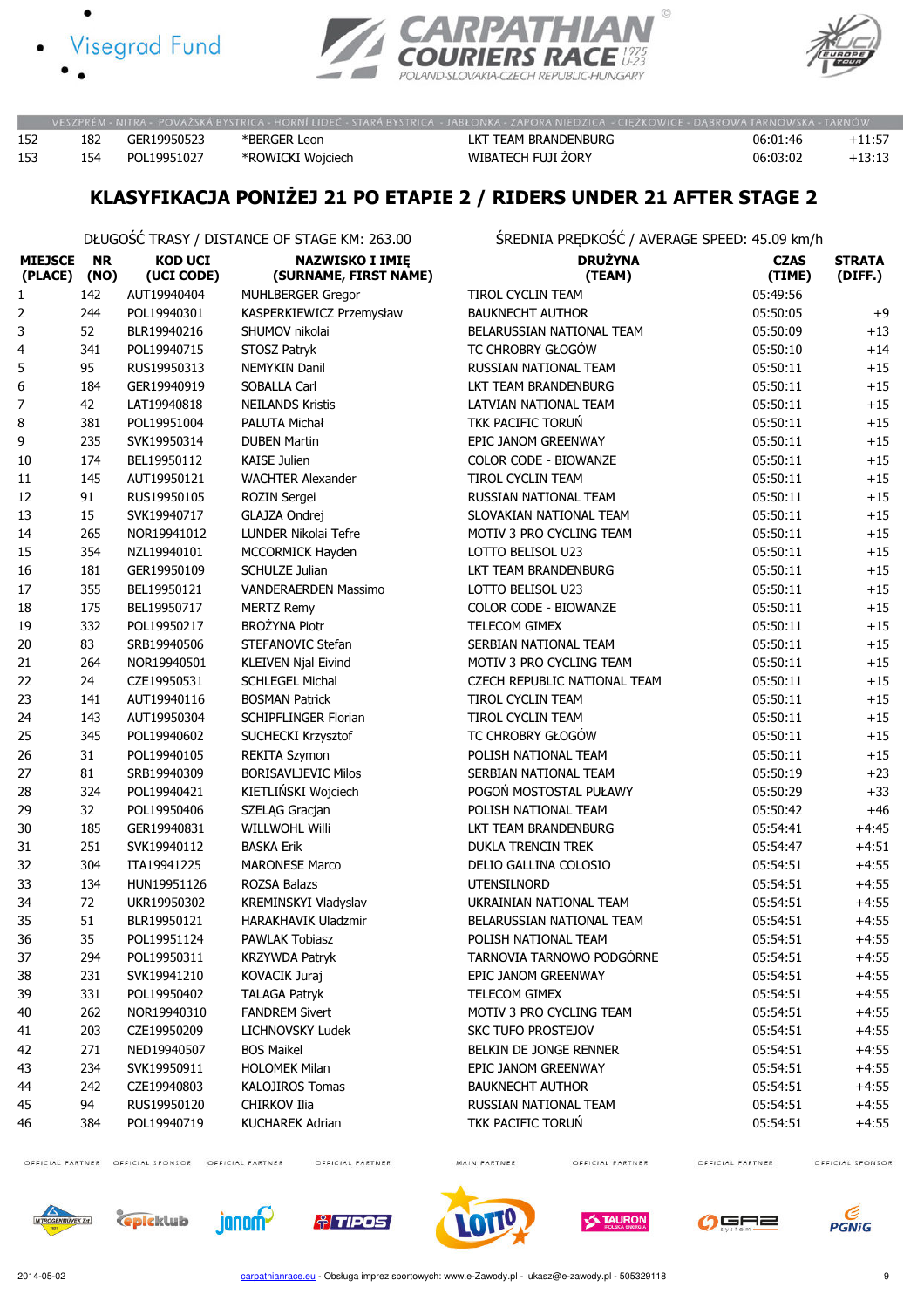





|    |     |             |                            | VESZPRÉM - NITRA - POVAŽSKÁ BYSTRICA - HORNÍ LIDEČ - STARÁ BYSTRICA - JABŁONKA - ZAPORA NIEDZICA - CIĘŻKOWICE - DĄBROWA TARNOWSKA - TARNÓW |          |          |
|----|-----|-------------|----------------------------|--------------------------------------------------------------------------------------------------------------------------------------------|----------|----------|
| 47 | 34  | POL19940310 | MICKIEWICZ Tomasz          | POLISH NATIONAL TEAM                                                                                                                       | 05:54:51 | $+4:55$  |
| 48 | 275 | NED19940821 | <b>VERHOEVEN Mike</b>      | BELKIN DE JONGE RENNER                                                                                                                     | 05:54:51 | $+4:55$  |
| 49 | 233 | SVK19940206 | LAJCHA Juraj               | EPIC JANOM GREENWAY                                                                                                                        | 05:54:51 | $+4:55$  |
| 50 | 44  | LAT19950123 | PODANS Andrejs             | LATVIAN NATIONAL TEAM                                                                                                                      | 05:54:51 | $+4:55$  |
| 51 | 53  | BLR19951009 | <b>STROKAV Vasili</b>      | BELARUSSIAN NATIONAL TEAM                                                                                                                  | 05:54:51 | $+4:55$  |
| 52 | 133 | HUN19950425 | LENGYEL Zoltan             | <b>UTENSILNORD</b>                                                                                                                         | 05:54:51 | $+4:55$  |
| 53 | 373 | GER19941228 | <b>KRETSCHY Florian</b>    | <b>KED - STEVENS TEAM BERLIN</b>                                                                                                           | 05:54:51 | $+4:55$  |
| 54 | 253 | SVK19940210 | <b>MALOVEC Lubos</b>       | <b>DUKLA TRENCIN TREK</b>                                                                                                                  | 05:54:51 | $+4:55$  |
| 55 | 92  | RUS19940704 | STEPANOV Aleksandr         | RUSSIAN NATIONAL TEAM                                                                                                                      | 05:54:51 | $+4:55$  |
| 56 | 252 | SVK19940630 | <b>DASKO Mario</b>         | <b>DUKLA TRENCIN TREK</b>                                                                                                                  | 05:54:51 | $+4:55$  |
| 57 | 132 | HUN19940214 | <b>KENYERES Abel</b>       | <b>UTENSILNORD</b>                                                                                                                         | 05:54:51 | $+4:55$  |
| 58 | 153 | POL19940608 | <b>JAROMIN Piotr</b>       | WIBATECH FUJI ŻORY                                                                                                                         | 05:54:51 | $+4:55$  |
| 59 | 314 | NED19950916 | <b>COSTER Kevin</b>        | CYCLINGTEAM DE IJSSELSTREEK                                                                                                                | 05:54:51 | $+4:55$  |
| 60 | 45  | LAT19941211 | <b>BEITANS Krisjanis</b>   | LATVIAN NATIONAL TEAM                                                                                                                      | 05:54:51 | $+4:55$  |
| 61 | 12  | SVK19950911 | <b>HARAG Tomas</b>         | SLOVAKIAN NATIONAL TEAM                                                                                                                    | 05:54:51 | $+4:55$  |
| 62 | 144 | AUT19940127 | <b>SCHULTUS Patric</b>     | TIROL CYCLIN TEAM                                                                                                                          | 05:54:51 | $+4:55$  |
| 63 | 272 | NED19950703 | VID BOGAERT Sem            | <b>BELKIN DE JONGE RENNER</b>                                                                                                              | 05:55:21 | $+5:25$  |
| 64 | 293 | POL19950218 | WILGUS Wojciech            | TARNOVIA TARNOWO PODGÓRNE                                                                                                                  | 05:55:34 | $+5:38$  |
| 65 | 333 | POL19950422 | KASPERKIEWICZ Maciej       | <b>TELECOM GIMEX</b>                                                                                                                       | 05:57:15 | $+7:19$  |
| 66 | 291 | POL19941004 | <b>HERCOG Jakub</b>        | TARNOVIA TARNOWO PODGÓRNE                                                                                                                  | 06:01:03 | $+11:07$ |
| 67 | 71  | UKR19951012 | <b>GLADYSH Roman</b>       | UKRAINIAN NATIONAL TEAM                                                                                                                    | 06:01:03 | $+11:07$ |
| 68 | 263 | NOR19940206 | <b>HAKENRUD Anders Lie</b> | MOTIV 3 PRO CYCLING TEAM                                                                                                                   | 06:01:03 | $+11:07$ |
| 69 | 73  | UKR19941113 | LUTSYSHYN Roman            | UKRAINIAN NATIONAL TEAM                                                                                                                    | 06:01:03 | $+11:07$ |
| 70 | 182 | GER19950523 | <b>BERGER Leon</b>         | LKT TEAM BRANDENBURG                                                                                                                       | 06:01:46 | $+11:50$ |
| 71 | 154 | POL19951027 | ROWICKI Woiciech           | WIBATECH FUJI ŻORY                                                                                                                         | 06:03:02 | $+13:06$ |

# KLASYFIKACJA DRUŻYNOWA PO ETAPIE 2 / TEAM CLASSIFICATION AFTER STAGE 2

| <b>MIEJSCE</b> | <b>KOD UCI</b><br>(PLACE) (UCI CODE) | <b>DRUŻYNA</b><br>(TEAM)               | <b>KRAJ</b><br>(COUNTRY) | <b>CZAS</b><br>(TIME) | <b>STRATA</b><br>(DIFF.) |
|----------------|--------------------------------------|----------------------------------------|--------------------------|-----------------------|--------------------------|
| 1              | <b>GWO</b>                           | GWO GEBRUDER WEISS - OBERNDORFER       | <b>AUT</b>               | 17:30:20              |                          |
| 2              | <b>CJP</b>                           | CJP CYCLINGTEAM JO PIELS               | <b>NED</b>               | 17:30:21              | $+1$                     |
| 3              | <b>WAL</b>                           | WAL WALLONIAN REGIONAL TEAM            | <b>BEL</b>               | 17:30:25              | $+5$                     |
| 4              | <b>TIR</b>                           | TIR TIROL CYCLIN TEAM                  | <b>AUT</b>               | 17:30:25              | $+5$                     |
| 5              | <b>VFN</b>                           | VEN VINI FANTINI - NIPPO - DE ROSA     | <b>JPN</b>               | 17:30:25              | $+5$                     |
| 6              | <b>DEL</b>                           | DEL DELIO GALLINA COLOSIO              | <b>ITA</b>               | 17:30:33              | $+13$                    |
| 7              | <b>LBL</b>                           | LBL LOTTO BELISOL U23                  | <b>BEL</b>               | 17:30:33              | $+13$                    |
| 8              | <b>PAC</b>                           | PAC TKK PACIFIC TORUN                  | POL                      | 17:30:33              | $+13$                    |
| 9              | <b>CCB</b>                           | CCB COLOR CODE - BIOWANZE              | <b>BEL</b>               | 17:30:33              | $+13$                    |
| 10             | <b>CZE</b>                           | CZE CZECH REPUBLIC NATIONAL TEAM       | <b>CZE</b>               | 17:30:33              | $+13$                    |
| 11             | <b>LKT</b>                           | <b>IKT IKT TFAM BRANDFNBURG</b>        | <b>GER</b>               | 17:30:33              | $+13$                    |
| 12             | <b>KED</b>                           | KED KED - STEVENS TEAM BERLIN          | <b>GER</b>               | 17:30:33              | $+13$                    |
| 13             | <b>CLG</b>                           | CLG TC CHROBRY GŁOGÓW                  | <b>POL</b>               | 17:30:33              | $+13$                    |
| 14             | <b>SRB</b>                           | SRB SERBIAN NATIONAL TEAM              | <b>SRB</b>               | 17:30:41              | $+21$                    |
| 15             | PMP                                  | PMP POGOŃ MOSTOSTAL PUŁAWY             | <b>POL</b>               | 17:30:41              | $+21$                    |
| 16             | <b>POL</b>                           | POL POLISH NATIONAL TEAM               | POL                      | 17:30:56              | $+36$                    |
| 17             | <b>TMG</b>                           | TMG TFI FCOM GIMEX                     | <b>ESP</b>               | 17:35:13              | $+4:53$                  |
| 18             | <b>MPC</b>                           | MPC MOTIV 3 PRO CYCLING TEAM           | <b>NOR</b>               | 17:35:13              | $+4:53$                  |
| 19             | <b>BAU</b>                           | <b>BAU BAUKNECHT AUTHOR</b>            | <b>CZE</b>               | 17:35:13              | $+4:53$                  |
| 20             | <b>RUS</b>                           | RUS RUSSIAN NATIONAL TFAM              | <b>RUS</b>               | 17:35:13              | $+4:53$                  |
| 21             | <b>IJS</b>                           | <b>IJS CYCLINGTEAM DE IJSSELSTREEK</b> | <b>NFD</b>               | 17:39:53              | $+9:33$                  |
| 22             | <b>JAN</b>                           | JAN EPIC JANOM GREENWAY                | <b>SVK</b>               | 17:39:53              | $+9:33$                  |
| 23             | <b>KIV</b>                           | KIV KIFV REGIONAL TEAM                 | <b>UKR</b>               | 17:39:53              | $+9:33$                  |
| 24             | <b>SKC</b>                           | <b>SKC SKC TUFO PROSTEJOV</b>          | <b>CZE</b>               | 17:39:53              | $+9:33$                  |
| 25             | LAT                                  | LAT LATVIAN NATIONAL TEAM              | LAT                      | 17:39:53              | $+9:33$                  |
|                | OFFICIAL PARTNER OFFICIAL SPONSOR    | OFFICIAL PARTNER<br>OFFICIAL PARTNER   | MAIN PARTNER             |                       | OFFICIAL PARTNER         |

OFFICIAL PARTNER

OFFICIAL SPONSOR



OFFICIAL PARTNER OFFICIAL SPONSOR OFFICIAL PARTNER









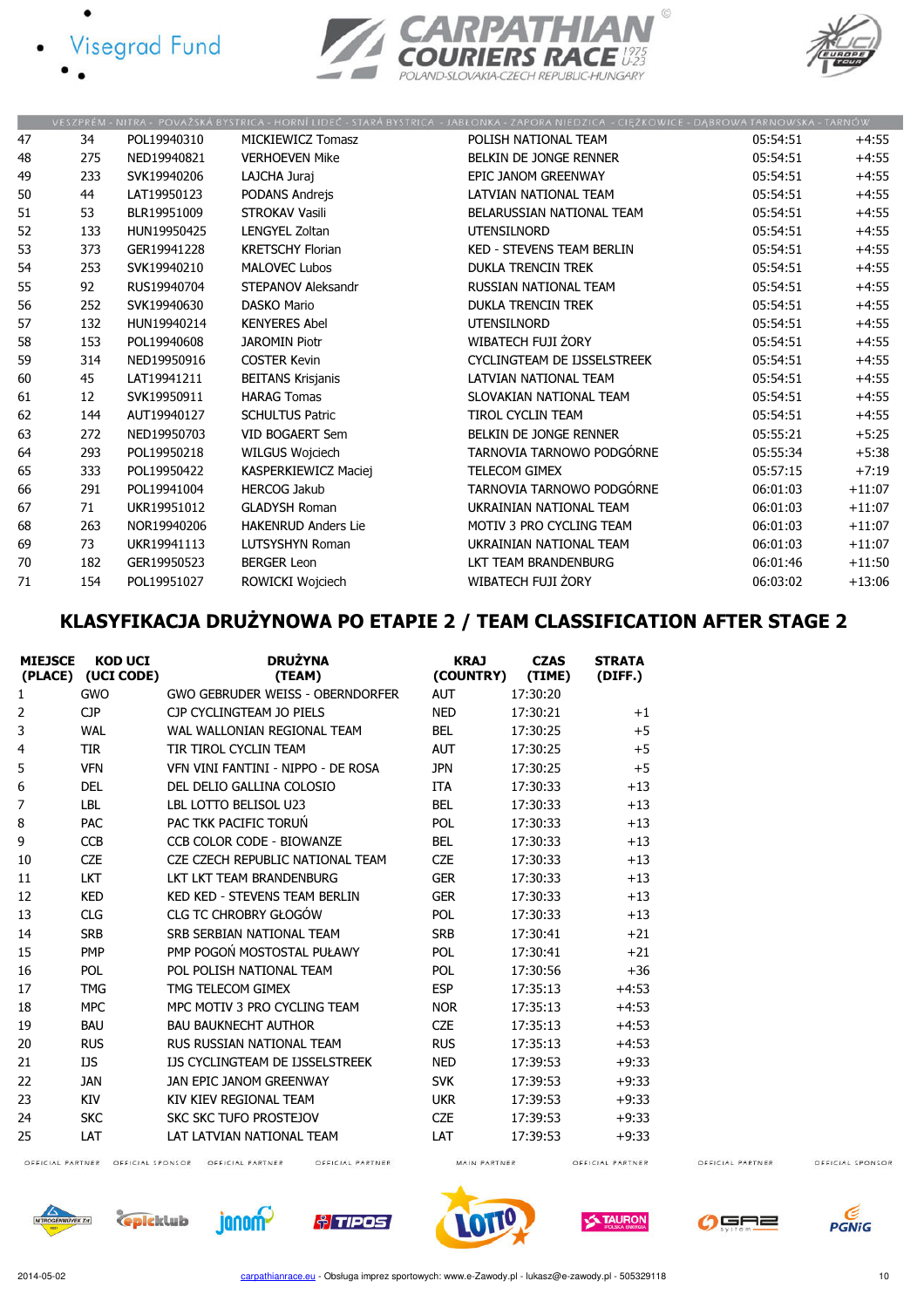





|    |            | VESZPRÉM - NITRA - POVAŽSKÁ BYSTRICA - HORNÍ LIDEČ - STARÁ BYSTRICA - JABLONKA - ZAPORA NIEDZICA - CIĘŻKOWICE - DĄBROWA TARNOWSKA - TARN |            |          |          |  |
|----|------------|------------------------------------------------------------------------------------------------------------------------------------------|------------|----------|----------|--|
| 26 | <b>SVK</b> | SVK SLOVAKIAN NATIONAL TEAM                                                                                                              | <b>SVK</b> | 17:39:53 | +9:33    |  |
| 27 | <b>BLR</b> | BLR BELARUSSIAN NATIONAL TEAM                                                                                                            | <b>BLR</b> | 17:39:53 | $+9:33$  |  |
| 28 | <b>TAR</b> | TAR TARNOVIA TARNOWO PODGÓRNE                                                                                                            | <b>POL</b> | 17:44:33 | $+14:13$ |  |
| 29 | <b>UNA</b> | UNA UTENSILNORD                                                                                                                          | <b>HUN</b> | 17:44:33 | $+14:13$ |  |
| 30 | <b>JOR</b> | JOR BELKIN DE JONGE RENNER                                                                                                               | <b>NED</b> | 17:44:33 | $+14:13$ |  |
| 31 | <b>DUK</b> | DUK DUKLA TRENCIN TREK                                                                                                                   | <b>SVK</b> | 17:44:33 | $+14:13$ |  |
| 32 | <b>UKR</b> | UKR UKRAINIAN NATIONAL TEAM                                                                                                              | ukr        | 17:50:45 | $+20:25$ |  |
| 33 | WIB        | WIB WIBATECH FUJI ŻORY                                                                                                                   | POL        | 17:52:44 | $+22:24$ |  |

### KLASYFIKACJA GÓRSKA PO ETAPIE 2 / CLIMBER CLASSIFICATION AFTER STAGE 2

| <b>MIEJSCE</b><br>(PLACE) | <b>NR</b><br>(NO) | <b>KOD UCI</b><br>(UCI CODE) | <b>NAZWISKO I IMIE</b><br>(SURNAME, FIRST NAME) | <b>DRUŻYNA</b><br>(TEAM)     | <b>PUNKTY</b><br>(POINTS) |
|---------------------------|-------------------|------------------------------|-------------------------------------------------|------------------------------|---------------------------|
|                           |                   | NED19931202                  | <b>BOUWMAN Koen</b>                             | CYCLINGTEAM JO PIELS         |                           |
| 2                         | 105               | BEL19930128                  | TOUQUET Joren                                   | WALLONIAN REGIONAL TEAM      |                           |
| 3                         | 23                | CZE19930209                  | <b>HAMPL Petr</b>                               | CZECH REPUBLIC NATIONAL TEAM |                           |
| 4                         | 181               | GER19950109                  | *SCHULZE Julian                                 | LKT TEAM BRANDENBURG         |                           |
| 5                         | 31                | POL19940105                  | *REKITA Szymon                                  | POLISH NATIONAL TEAM         |                           |
| 6                         | 21                | CZE19930119                  | <b>TUREK Daniel</b>                             | CZECH REPUBLIC NATIONAL TEAM |                           |
| 7                         | 344               | POL19931217                  | <b>KASPEREK Michał</b>                          | <b>TC CHROBRY GŁOGÓW</b>     |                           |
| 8                         | 254               | SVK19920519                  | TARAGEL Filip                                   | <b>DUKLA TRENCIN TREK</b>    |                           |

### KLASYFIKACJA NAJAKTYWNIEJSZEGO PO ETAPIE 2 / COMBATIVITY CLASSIFICATION AFTER STAGE 2

| <b>MIEJSCE</b><br>(PLACE) | <b>NR</b><br>(NO) | <b>KOD UCI</b><br>(UCI CODE) | <b>NAZWISKO I IMIE</b><br>(SURNAME, FIRST NAME) | <b>DRUŻYNA</b><br>(TEAM)     | <b>PUNKTY</b><br>(POINTS) |
|---------------------------|-------------------|------------------------------|-------------------------------------------------|------------------------------|---------------------------|
|                           | 352               | BEL19930625                  | <b>CAPIOT Amaury</b>                            | LOTTO BELISOL U23            | 6                         |
| 2                         | 244               | POL19940301                  | *KASPERKIEWICZ Przemysław                       | <b>BAUKNECHT AUTHOR</b>      | 6                         |
| 3                         | 251               | SVK19940112                  | *BASKA Erik                                     | <b>DUKLA TRENCIN TREK</b>    | 4                         |
| 4                         | 142               | AUT19940404                  | *MUHLBERGER Gregor                              | <b>TIROL CYCLIN TEAM</b>     |                           |
| 5                         | 171               | BEL19930901                  | <b>KERF Jerome</b>                              | COLOR CODE - BIOWANZE        |                           |
| 6                         | 25                | CZE19930317                  | <b>SISR Frantisek</b>                           | CZECH REPUBLIC NATIONAL TEAM |                           |
| 7                         | 52                | BLR19940216                  | *SHUMOV nikolai                                 | BELARUSSIAN NATIONAL TEAM    |                           |
| 8                         | 4                 | NED19930815                  | <b>BRUSSELMAN Twan</b>                          | CYCLINGTEAM JO PIELS         |                           |
| 9                         | 33                | POL19930910                  | <b>OWSIAN Arkadiusz</b>                         | POLISH NATIONAL TEAM         |                           |
| 10                        | 2                 | NED19931202                  | <b>BOUWMAN Koen</b>                             | CYCLINGTEAM JO PIELS         |                           |
| 11                        | 341               | POL19940715                  | *STOSZ Patryk                                   | TC CHROBRY GŁOGÓW            |                           |

### KLASYFIKACJA PUNKTOWA PO ETAPIE 2 / POINTS CLASSIFICATION AFTER STAGE 2

| <b>MIEJSCE</b><br>(PLACE) | <b>NR</b><br>(NO) | <b>KOD UCI</b><br>(UCI CODE) | <b>NAZWISKO I IMIE</b><br>(SURNAME, FIRST NAME) | <b>DRUŻYNA</b><br>(TEAM)            | <b>PUNKTY</b><br>(POINTS) |
|---------------------------|-------------------|------------------------------|-------------------------------------------------|-------------------------------------|---------------------------|
| 1                         | 191               | ROU19920904                  | <b>GROSU Eduard</b>                             | VINI FANTINI - NIPPO - DE ROSA      | 37                        |
| 2                         | 171               | BEL19930901                  | <b>KERF Jerome</b>                              | <b>COLOR CODE - BIOWANZE</b>        | 29                        |
| 3                         | 352               | BEL19930625                  | <b>CAPIOT Amaury</b>                            | LOTTO BELISOL U23                   | 26                        |
| 4                         |                   | NED19921021                  | <b>HOEKSTRA Jochem</b>                          | CYCLINGTEAM JO PIELS                | 20                        |
| 5                         | 185               | GER19940831                  | *WILLWOHL Willi                                 | <b>LKT TEAM BRANDENBURG</b>         | 20                        |
| 6                         | 383               | POL19920417                  | <b>OBORSKI Dominik</b>                          | <b>TKK PACIFIC TORUN</b>            | 19                        |
| 7                         | 142               | AUT19940404                  | *MUHLBERGER Gregor                              | <b>TIROL CYCLIN TEAM</b>            | 18                        |
| 8                         | 33                | POL19930910                  | <b>OWSIAN Arkadiusz</b>                         | POLISH NATIONAL TEAM                | 17                        |
| 9                         | 221               | AUT19931104                  | <b>GOGL Michael</b>                             | <b>GEBRUDER WEISS - OBERNDORFER</b> | 17                        |
| 10                        | 41                | LAT19921029                  | <b>LIEPINS Emils</b>                            | LATVIAN NATIONAL TEAM               | 17                        |
| 11                        | 351               | GBR19920103                  | <b>MCLAY Daniel</b>                             | LOTTO BELISOL U23                   | 16                        |

OFFICIAL PARTNER OFFICIAL SPONSOR OFFICIAL PARTNER

OFFICIAL PARTNER

MAIN PARTNER



OFFICIAL SPONSOR











OFFICIAL PARTNER



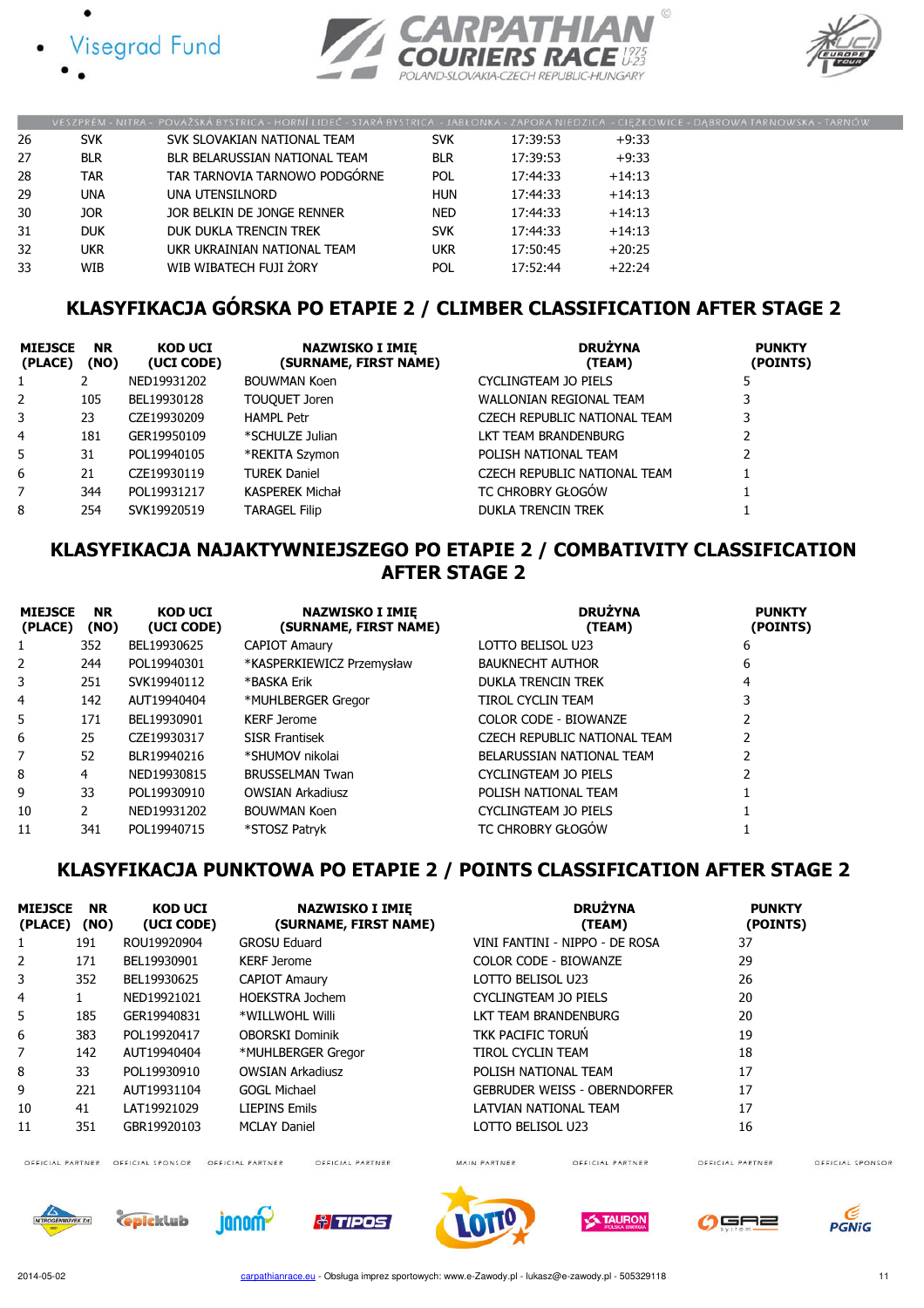





|    |     |             |                              | VESZPRÉM - NITRA - POVAŽSKÁ BYSTRICA - HORNÍ LIDEČ - STARÁ BYSTRICA - JABŁONKA - ZAPORA NIEDZICA - CIĘŽKOWICE - DĄBROWA TARNOWSKA - TARNOV |                |
|----|-----|-------------|------------------------------|--------------------------------------------------------------------------------------------------------------------------------------------|----------------|
| 12 | 101 | BEL19930919 | <b>CARNEVALI Jean-Albert</b> | WALLONIAN REGIONAL TEAM                                                                                                                    | 15             |
| 13 | 25  | CZE19930317 | <b>SISR Frantisek</b>        | CZECH REPUBLIC NATIONAL TEAM                                                                                                               | 15             |
| 14 | 223 | CZE19920401 | <b>KOUDELA Tomas</b>         | <b>GEBRUDER WEISS - OBERNDORFER</b>                                                                                                        | 14             |
| 15 | 375 | GER19930406 | ZWINGENBERGER Philipp        | <b>KED - STEVENS TEAM BERLIN</b>                                                                                                           | 13             |
| 16 | 3   | NED19921114 | VAN RHEE Joey                | CYCLINGTEAM JO PIELS                                                                                                                       | 13             |
| 17 | 184 | GER19940919 | *SOBALLA Carl                | LKT TEAM BRANDENBURG                                                                                                                       | 12             |
| 18 | 52  | BLR19940216 | *SHUMOV nikolai              | BELARUSSIAN NATIONAL TEAM                                                                                                                  | 11             |
| 19 | 302 | ITA19930401 | GABBURO Davide               | DELIO GALLINA COLOSIO                                                                                                                      | 11             |
| 20 | 95  | RUS19950313 | *NEMYKIN Danil               | RUSSIAN NATIONAL TEAM                                                                                                                      | 10             |
| 21 | 42  | LAT19940818 | *NEILANDS Kristis            | LATVIAN NATIONAL TEAM                                                                                                                      | 10             |
| 22 | 244 | POL19940301 | *KASPERKIEWICZ Przemysław    | <b>BAUKNECHT AUTHOR</b>                                                                                                                    | 9              |
| 23 | 303 | ITA19920113 | MEGGIORINI Andrea            | DELIO GALLINA COLOSIO                                                                                                                      | 9              |
| 24 | 183 | GER19930625 | KOCH Janas                   | LKT TEAM BRANDENBURG                                                                                                                       | 8              |
| 25 | 114 | UKR19921121 | MALYNIVSKYI Vasyl            | KIEV REGIONAL TEAM                                                                                                                         |                |
| 26 | 105 | BEL19930128 | TOUQUET Joren                | WALLONIAN REGIONAL TEAM                                                                                                                    | 6              |
| 27 | 381 | POL19951004 | *PALUTA Michał               | TKK PACIFIC TORUN                                                                                                                          | 6              |
| 28 | 104 | BEL19920101 | <b>WASTYN Emiel</b>          | WALLONIAN REGIONAL TEAM                                                                                                                    | 4              |
| 29 | 225 | GER19920128 | MEIER Aleksander             | <b>GEBRUDER WEISS - OBERNDORFER</b>                                                                                                        | 3              |
| 30 | 323 | POL19930604 | JEZIORSKI Rafał              | POGOŃ MOSTOSTAL PUŁAWY                                                                                                                     | 3              |
| 31 | 301 | ITA19920316 | GALLIO Giacomo               | DELIO GALLINA COLOSIO                                                                                                                      | $\overline{2}$ |
| 32 | 103 | BEL19930914 | <b>VEKEMAN Maxime</b>        | WALLONIAN REGIONAL TEAM                                                                                                                    | $\overline{2}$ |
| 33 | 321 | POL19920130 | <b>HABA Grzegorz</b>         | POGOŃ MOSTOSTAL PUŁAWY                                                                                                                     |                |
|    |     |             |                              |                                                                                                                                            |                |

### KOMUNIKAT KOMISJI SĘDZIOWSKIEJ / COMMUNIQUE COMMISSARIES PANEL

Zawodnicy 4, 301, 324 – kara przepisy UCI punkt 12.1.040 - 11.1.2 – 10 sekund – 30CHF każdy

Riders 4, 301, 324 – UCI rules point 12.1.040 - 11.1.2 – 10 seconds – 30CHF each

### PODZIAŁ KOSZULEK NA ETAPIE / JERSEY HOLDERS ON STAGE

Klasyfikacja indywidualna generalna - koszulka żółta Individual general classification - yellow jersey



Klasyfikacja punktowa - koszulka czerwona Classification by places – red jersey



LOTTO

HOEKSTRA Jochem (1) CYCLINGTEAM JO PIELS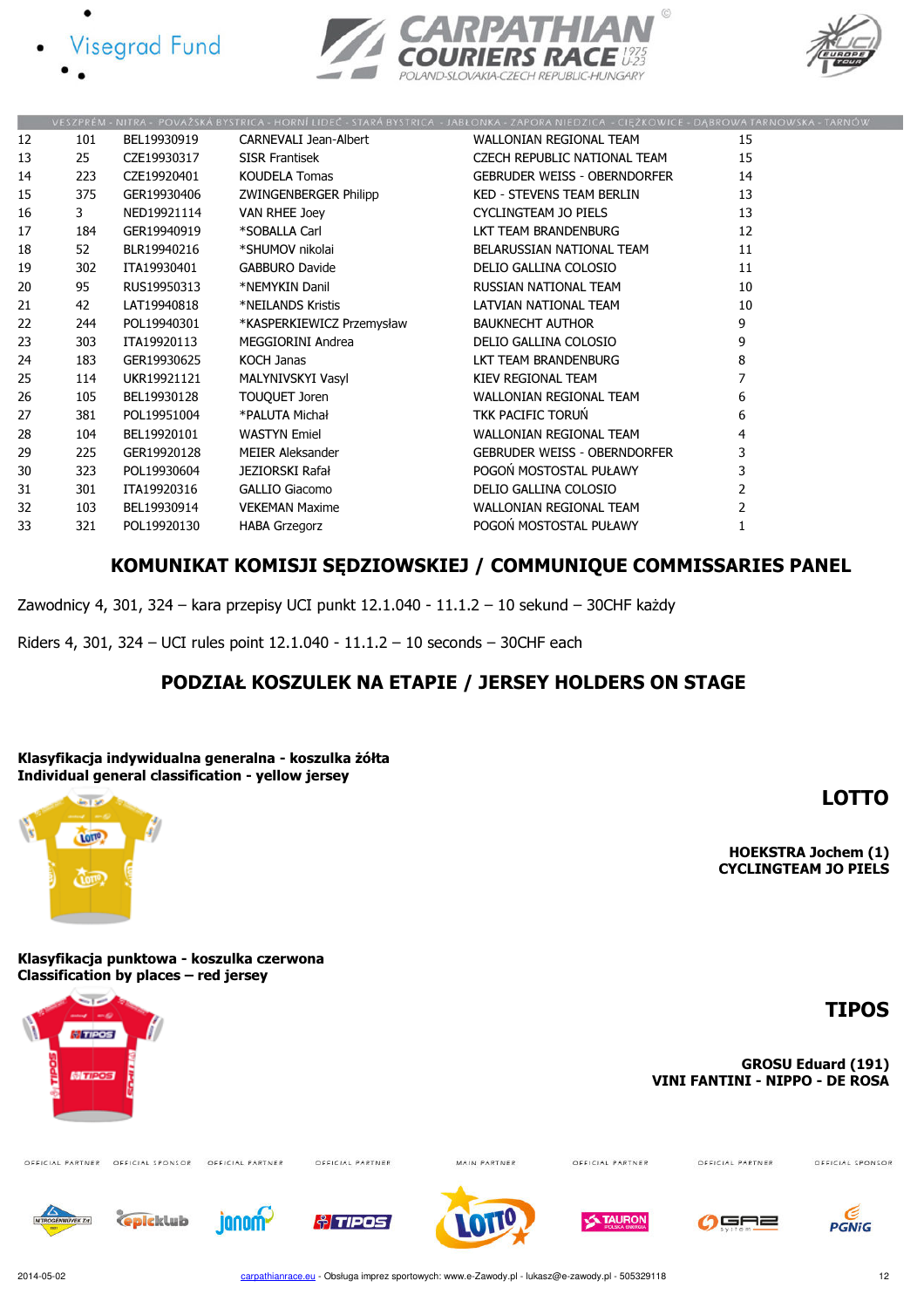





VESZPRÉM - NITRA - POVAŽSKÁ BYSTRICA - HORNÍ LIDEČ - STARÁ BYSTRICA - JABŁONKA - ZAPORA NIEDZICA - CIĘŻKOWICE - DĄBROWA TARNOWSKA - TARNÓW Klasyfikacja górska - koszulka różowa Climbers classification - pink jersey



TAURON

JANOM

**NITRO** 

BOUWMAN Koen (2) CYCLINGTEAM JO PIELS

CAPIOT Amaury (352) LOTTO BELISOL U23

MUHLBERGER Gregor (142) TIROL CYCLIN TEAM

Klasyfikacja aktywnych punktowa - koszulka błękitna Classification by points - azure jersey



Klasyfikacja poniżej 21 - koszulka biała Riders under 21 - white jersey



Klasyfikacja awansujących - koszulka czarna Klasyfikacja awansujących - koszulka czarna<br>Advance riders - black jersey GAZ-SYSTEM



Nominal host country bonus

OFFICIAL PARTNER OFFICIAL SPONSOR OFFICIAL PARTNER

**C**picklub

janom-

OFFICIAL PARTNER

**Al TIPOS** 

MAIN PARTNER

OFFICIAL PARTNER

**TAURON** 

OFFICIAL PARTNER

OFFICIAL SPONSOR





carpathianrace.eu - Obsługa imprez sportowych: www.e-Zawody.pl - lukasz@e-zawody.pl - 505329118 13

ROWICKI Wojciech (154) WIBATECH FUJI ŻORY

EPICKLUB / PGNiG

GLAJZA Ondrej (15) SLOVAKIAN NATIONAL TEAM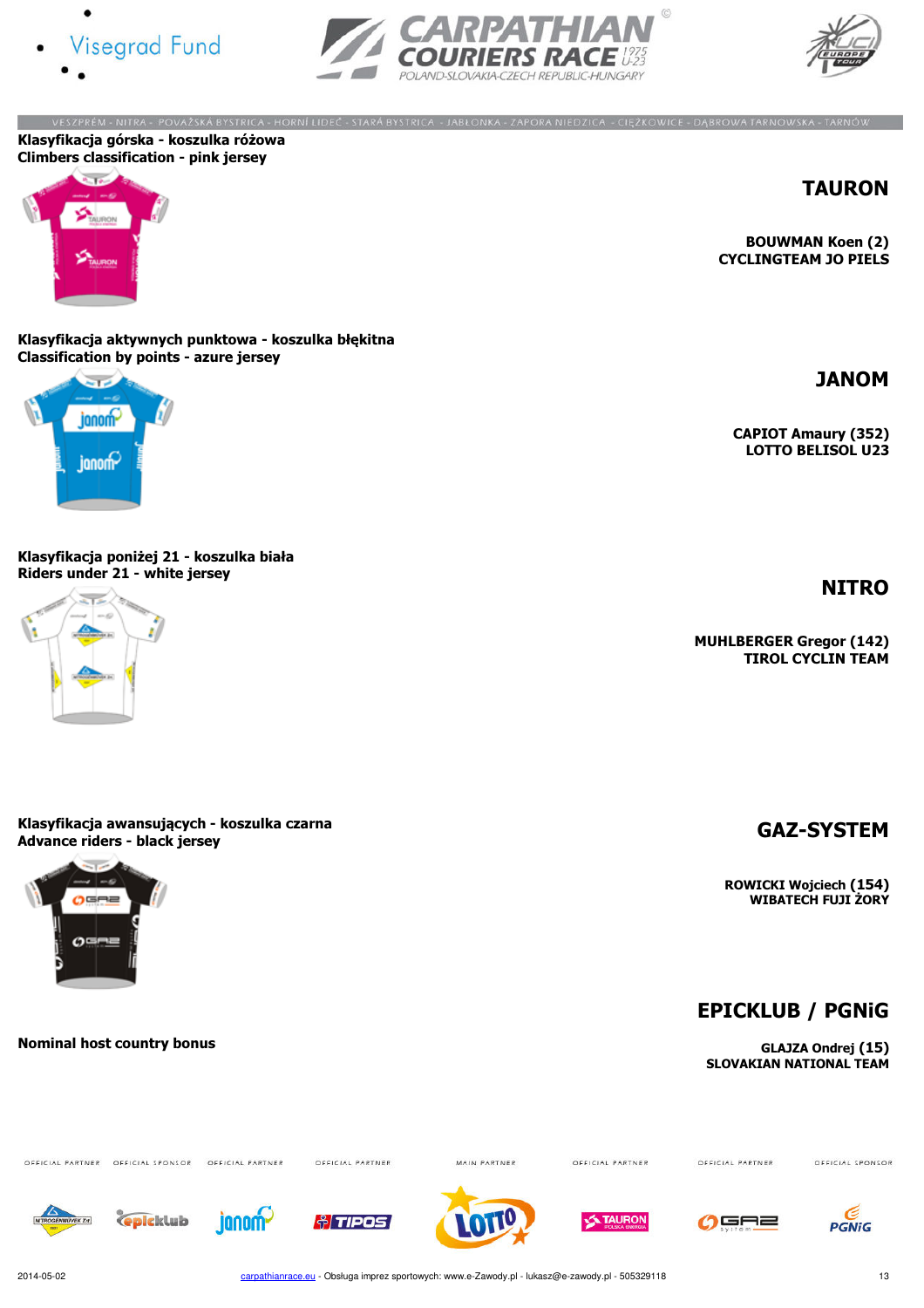- Visegrad Fund
	-





#### LISTA STARTOWA NA CZAS DO ETAPU 3 / TIME TRIAL START LIST FOR STAGE 3

VESZPRÉM - NITRA - POVAŽSKÁ BYSTRICA - HORNÍ LIDEČ - STARÁ BYSTRICA - JABŁONKA - ZAPORA NIEDZICA - CIĘŻKOWICE - DĄBROWA TARNOWSKA - TARNÓW

| <b>LP</b>  | <b>NUMER</b> | <b>CZAS STARTU</b>   | <b>KOD UCI</b>             | <b>NAZWISKO I IMIĘ</b>                | <b>DRUŻYNA</b>                                               |
|------------|--------------|----------------------|----------------------------|---------------------------------------|--------------------------------------------------------------|
| (ON)       | (NUMBER)     | (START TIME)         | (UCI CODE)                 | (SURNAME, FIRST NAME)                 | (TEAM)                                                       |
| 1.         | 154          | 12:00:00             | POL19951027                | *Rowicki Wojciech                     | WIB WIBATECH FUJI ŻORY                                       |
| 2.         | 182          | 12:01:00             | GER19950523                | *Berger Leon                          | LKT LKT TEAM BRANDENBURG                                     |
| 3.         | 365          | 12:02:00             | HUN19930302                | Varga Peter                           | MTP MUGENRACE TEAM PROLOG                                    |
| 4.         | 274          | 12:03:00             | NED19921201                | <b>Bal Tom</b>                        | JOR BELKIN DE JONGE RENNER                                   |
| 5.         | 55           | 12:04:00             | BLR19921119                | Padaliak Pavel                        | BLR BELARUSSIAN NATIONAL TEAM                                |
| 6.         | 73           | 12:05:00             | UKR19941113                | *Lutsyshyn Roman                      | UKR UKRAINIAN NATIONAL TEAM                                  |
| 7.         | 263          | 12:06:00             | NOR19940206                | *Hakenrud Anders Lie                  | MPC MOTIV 3 PRO CYCLING TEAM                                 |
| 8.         | 372          | 12:07:00             | GER19931228                | Beyer Maximilian                      | KED KED - STEVENS TEAM BERLIN                                |
| 9.         | 71           | 12:08:00             | UKR19951012                | *Gladysh Roman                        | UKR UKRAINIAN NATIONAL TEAM                                  |
| 10.        | 164          | 12:09:00             | ALG19931016                | Merdj Hamza                           | VCS VELO CLUB SOVAC                                          |
| 11.        | 291          | 12:10:00             | POL19941004                | *Hercog Jakub                         | TAR TARNOVIA TARNOWO PODGÓRNE                                |
| 12.        | 161          | 12:11:00             | ALG19920219                | Hamza Abderahmane Mahdi               | VCS VELO CLUB SOVAC                                          |
| 13.        | 222          | 12:12:00             | GER19921009                | Kendler Benedikt                      | GWO GEBRUDER WEISS - OBERNDORFER                             |
| 14.        | 333          | 12:13:00             | POL19950422                | *Kasperkiewicz Maciej                 | TMG TELECOM GIMEX                                            |
| 15.        | 293          | 12:14:00             | POL19950218                | *Wilgus Wojciech                      | TAR TARNOVIA TARNOWO PODGÓRNE                                |
| 16.        | 272          | 12:15:00             | NED19950703                | *Vid Bogaert Sem                      | JOR BELKIN DE JONGE RENNER                                   |
| 17.        | 144          | 12:16:00             | AUT19940127                | *Schultus Patric                      | TIR TIROL CYCLIN TEAM                                        |
| 18.        | 12           | 12:17:00             | SVK19950911                | *Harag Tomas                          | SVK SLOVAKIAN NATIONAL TEAM                                  |
| 19.        | 11           | 12:18:00             | SVK19920725                | Schwabik Johann                       | SVK SLOVAKIAN NATIONAL TEAM                                  |
| 20.        | 45           | 12:19:00             | LAT19941211                | *Beitans Krisjanis                    | LAT LATVIAN NATIONAL TEAM                                    |
| 21.        | 314          | 12:20:00             | NED19950916                | *Coster Kevin                         | IJS CYCLINGTEAM DE IJSSELSTREEK                              |
| 22.        | 313          | 12:21:00             | NED19931004                | Koedijk Matthijs                      | IJS CYCLINGTEAM DE IJSSELSTREEK                              |
| 23.        | 153          | 12:22:00             | POL19940608                | *Jaromin Piotr                        | WIB WIBATECH FUJI ŻORY                                       |
| 24.        | 43           | 12:23:00             | LAT19920626                | <b>Vosekalns Andris</b>               | LAT LATVIAN NATIONAL TEAM                                    |
| 25.        | 342          | 12:24:00             | POL19930212                | Zając Bartosz                         | <b>CLG TC CHROBRY GŁOGÓW</b>                                 |
| 26.        | 113          |                      |                            |                                       |                                                              |
| 27.        | 132          | 12:25:00<br>12:26:00 | UKR19920928<br>HUN19940214 | <b>Buzyle Roman</b><br>*Kenyeres Abel | KIV KIEV REGIONAL TEAM<br>UNA UTENSILNORD                    |
| 28.        | 252          |                      |                            | *Dasko Mario                          |                                                              |
| 29.        | 92           | 12:27:00<br>12:28:00 | SVK19940630<br>RUS19940704 |                                       | DUK DUKLA TRENCIN TREK<br>RUS RUSSIAN NATIONAL TEAM          |
|            | 13           |                      |                            | *Stepanov Aleksandr                   |                                                              |
| 30.<br>31. | 253          | 12:29:00<br>12:30:00 | SVK19931015                | Juhaniak Kamil<br>*Malovec Lubos      | SVK SLOVAKIAN NATIONAL TEAM<br>DUK DUKLA TRENCIN TREK        |
| 32.        | 373          | 12:31:00             | SVK19940210<br>GER19941228 |                                       | KED KED - STEVENS TEAM BERLIN                                |
| 33.        | 133          |                      |                            | *Kretschy Florian                     |                                                              |
| 34.        | 152          | 12:32:00             | HUN19950425                | *Lengyel Zoltan                       | UNA UTENSILNORD<br>WIB WIBATECH FUJI ZORY                    |
|            | 53           | 12:33:00             | POL19931118                | Kott Konrad                           | BLR BELARUSSIAN NATIONAL TEAM                                |
| 35.<br>36. |              | 12:34:00             | BLR19951009                | *Strokav Vasili<br>Czerkies Michał    |                                                              |
| 37.        | 325<br>232   | 12:35:00             | POL19920930                |                                       | PMP POGON MOSTOSTAL PUŁAWY                                   |
|            |              | 12:36:00             | SVK19930125                | Chalupcik Jan<br>Van De Put Peter     | JAN EPIC JANOM GREENWAY                                      |
| 38.        | 312<br>44    | 12:37:00             | NED19920719                |                                       | IJS CYCLINGTEAM DE IJSSELSTREEK<br>LAT LATVIAN NATIONAL TEAM |
| 39.        |              | 12:38:00             | LAT19950123                | *Podans Andrejs                       | JAN EPIC JANOM GREENWAY                                      |
| 40.        | 233          | 12:39:00             | SVK19940206                | *Lajcha Juraj                         |                                                              |
| 41.        | 243          | 12:40:00             | CZE19930630                | Zechmeister Tomas                     | <b>BAU BAUKNECHT AUTHOR</b>                                  |
| 42.        | 202          | 12:41:00             | CZE19920713                | Vrazel Viktor                         | SKC SKC TUFO PROSTEJOV                                       |
| 43.        | 5            | 12:42:00             | NED19920314                | Reinders Elmar                        | CJP CYCLINGTEAM JO PIELS                                     |
| 44.        | 193          | 12:43:00             | JPN19920108                | Kuroeda Shiki                         | VFN VINI FANTINI - NIPPO - DE ROSA                           |
| 45.        | 74           | 12:44:00             | UKR19930909                | Shevtchuk Roman                       | UKR UKRAINIAN NATIONAL TEAM                                  |
| 46.        | 275          | 12:45:00             | NED19940821                | *Verhoeven Mike                       | JOR BELKIN DE JONGE RENNER                                   |
| 47.        | 384          | 12:46:00             | POL19940719                | *Kucharek Adrian                      | PAC TKK PACIFIC TORUN                                        |
| 48.        | 94           | 12:47:00             | RUS19950120                | *Chirkov Ilia                         | RUS RUSSIAN NATIONAL TEAM                                    |
| 49.        | 242          | 12:48:00             | CZE19940803                | *Kalojiros Tomas                      | <b>BAU BAUKNECHT AUTHOR</b>                                  |
| 50.        | 201          | 12:49:00             | CZE19920731                | Filip Jakub                           | <b>SKC SKC TUFO PROSTEJOV</b>                                |
| 51.        | 234          | 12:50:00             | SVK19950911                | *Holomek Milan                        | JAN EPIC JANOM GREENWAY                                      |
| 52.        | 111          | 12:51:00             | UKR19921118                | Polikarpov Mokhailo                   | KIV KIEV REGIONAL TEAM                                       |
| 53.        | 271          | 12:52:00             | NED19940507                | *Bos Maikel                           | JOR BELKIN DE JONGE RENNER                                   |
| 54.        | 203          | 12:53:00             | CZE19950209                | *Lichnovsky Ludek                     | <b>SKC SKC TUFO PROSTEJOV</b>                                |
| 55.        | 93           | 12:54:00             | RUS19930713                | Shaymuratov Artur                     | RUS RUSSIAN NATIONAL TEAM                                    |
|            |              |                      |                            |                                       |                                                              |

OFFICIAL PARTNER OFFICIAL SPONSOR OFFICIAL PARTNER

OFFICIAL PARTNER

MAIN PARTNER

OFFICIAL PARTNER

OFFICIAL PARTNER













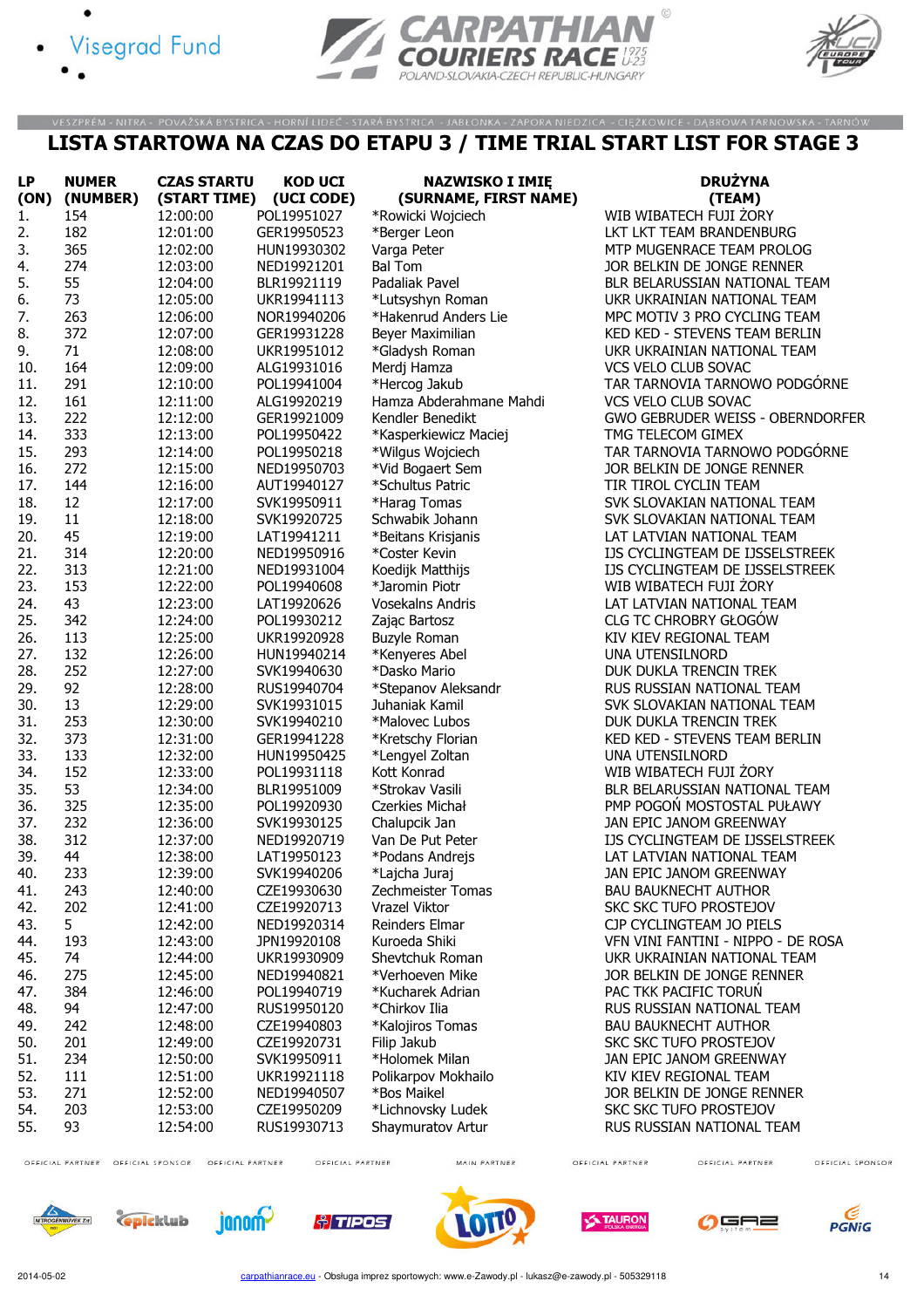





|      |                |          |             |                        | VESZPRÉM - NITRA - POVAŽSKÁ BYSTRICA - HORNÍ LIDEČ - STARÁ BYSTRICA - JABŁONKA - ZAPORA NIEDZICA - CIĘŻKOWICE - DĄBROWA TARNOWSKA - TARNÓW |
|------|----------------|----------|-------------|------------------------|--------------------------------------------------------------------------------------------------------------------------------------------|
| 56.  | 262            | 12:55:00 | NOR19940310 | *Fandrem Sivert        | MPC MOTIV 3 PRO CYCLING TEAM                                                                                                               |
| 57.  | 331            | 12:56:00 | POL19950402 | *Talaga Patryk         | TMG TELECOM GIMEX                                                                                                                          |
| 58.  | 231            | 12:57:00 | SVK19941210 | *Kovacik Juraj         | JAN EPIC JANOM GREENWAY                                                                                                                    |
| 59.  | 294            | 12:58:00 | POL19950311 | *Krzywda Patryk        | TAR TARNOVIA TARNOWO PODGÓRNE                                                                                                              |
| 60.  | 35             | 12:59:00 | POL19951124 | *Pawlak Tobiasz        | POL POLISH NATIONAL TEAM                                                                                                                   |
| 61.  | 245            | 13:00:00 | CZE19920606 | Kaduch Jan             | <b>BAU BAUKNECHT AUTHOR</b>                                                                                                                |
|      | 261            |          |             |                        |                                                                                                                                            |
| 62.  |                | 13:01:00 | NOR19930327 | Kristoffersen Anders   | MPC MOTIV 3 PRO CYCLING TEAM                                                                                                               |
| 63.  | 292            | 13:02:00 | POL19920706 | Kordus Adam            | TAR TARNOVIA TARNOWO PODGORNE                                                                                                              |
| 64.  | 273            | 13:03:00 | NED19920317 | Sanders Dajo           | JOR BELKIN DE JONGE RENNER                                                                                                                 |
| 65.  | 103            | 13:04:00 | BEL19930914 | Vekeman Maxime         | WAL WALLONIAN REGIONAL TEAM                                                                                                                |
| 66.  | 51             | 13:05:00 | BLR19950121 | *Harakhavik Uladzmir   | BLR BELARUSSIAN NATIONAL TEAM                                                                                                              |
| 67.  | 72             | 13:06:00 | UKR19950302 | *Kreminskyi Vladyslav  | UKR UKRAINIAN NATIONAL TEAM                                                                                                                |
| 68.  | 134            | 13:07:00 | HUN19951126 | *Rozsa Balazs          | UNA UTENSILNORD                                                                                                                            |
| 69.  | 323            | 13:08:00 | POL19930604 | Jeziorski Rafał        | PMP POGOŃ MOSTOSTAL PUŁAWY                                                                                                                 |
| 70.  | 304            | 13:09:00 | ITA19941225 | *Maronese Marco        | DEL DELIO GALLINA COLOSIO                                                                                                                  |
| 71.  | 41             | 13:10:00 | LAT19921029 | Liepins Emils          | LAT LATVIAN NATIONAL TEAM                                                                                                                  |
| 72.  | 351            | 13:11:00 | GBR19920103 | <b>McLay Daniel</b>    | LBL LOTTO BELISOL U23                                                                                                                      |
| 73.  | 303            | 13:12:00 | ITA19920113 | Meggiorini Andrea      | DEL DELIO GALLINA COLOSIO                                                                                                                  |
| 74.  | 104            |          |             |                        |                                                                                                                                            |
|      |                | 13:13:00 | BEL19920101 | Wastyn Emiel           | WAL WALLONIAN REGIONAL TEAM                                                                                                                |
| 75.  | 114            | 13:14:00 | UKR19921121 | Malynivskyi Vasyl      | KIV KIEV REGIONAL TEAM                                                                                                                     |
| 76.  | $\mathbf{3}$   | 13:15:00 | NED19921114 | Van Rhee Joey          | CJP CYCLINGTEAM JO PIELS                                                                                                                   |
| 77.  | 34             | 13:16:00 | POL19940310 | *Mickiewicz Tomasz     | POL POLISH NATIONAL TEAM                                                                                                                   |
| 78.  | 254            | 13:17:00 | SVK19920519 | <b>Taragel Filip</b>   | DUK DUKLA TRENCIN TREK                                                                                                                     |
| 79.  | 251            | 13:18:00 | SVK19940112 | *Baska Erik            | DUK DUKLA TRENCIN TREK                                                                                                                     |
| 80.  | 185            | 13:19:00 | GER19940831 | *Willwohl Willi        | LKT LKT TEAM BRANDENBURG                                                                                                                   |
| 81.  | 183            | 13:20:00 | GER19930625 | Koch Janas             | LKT LKT TEAM BRANDENBURG                                                                                                                   |
| 82.  | 32             | 13:21:00 | POL19950406 | *Szeląg Gracjan        | POL POLISH NATIONAL TEAM                                                                                                                   |
| 83.  | 324            | 13:22:00 | POL19940421 | *Kietliński Wojciech   | PMP POGON MOSTOSTAL PUŁAWY                                                                                                                 |
| 84.  | 301            | 13:23:00 | ITA19920316 | Gallio Giacomo         | DEL DELIO GALLINA COLOSIO                                                                                                                  |
| 85.  | 81             | 13:24:00 | SRB19940309 | *Borisavljevic Milos   | SRB SERBIAN NATIONAL TEAM                                                                                                                  |
| 86.  | $\overline{4}$ | 13:25:00 | NED19930815 | Brusselman Tawn        | CJP CYCLINGTEAM JO PIELS                                                                                                                   |
| 87.  | 315            | 13:26:00 | NED19930316 | Van Engelen Ande       | IJS CYCLINGTEAM DE IJSSELSTREEK                                                                                                            |
| 88.  | 31             |          | POL19940105 |                        | POL POLISH NATIONAL TEAM                                                                                                                   |
|      |                | 13:27:00 |             | *Rekita Szymon         |                                                                                                                                            |
| 89.  | 115            | 13:28:00 | UKR19920222 | Kasianov Oleksii       | KIV KIEV REGIONAL TEAM                                                                                                                     |
| 90.  | 345            | 13:29:00 | POL19940602 | *Suchecki Krzysztof    | <b>CLG TC CHROBRY GŁOGÓW</b>                                                                                                               |
| 91.  | 143            | 13:30:00 | AUT19950304 | *Schipflinger Florian  | TIR TIROL CYCLIN TEAM                                                                                                                      |
| 92.  | 382            | 13:31:00 | POL19920116 | Warchoł Bartosz        | PAC TKK PACIFIC TORUN                                                                                                                      |
| 93.  | 141            | 13:32:00 | AUT19940116 | *Bosman Patrick        | TIR TIROL CYCLIN TEAM                                                                                                                      |
| 94.  | 24             | 13:33:00 | CZE19950531 | *Schlegel Michal       | CZE CZECH REPUBLIC NATIONAL TEAM                                                                                                           |
| 95.  | 264            | 13:34:00 | NOR19940501 | *Kleiven Njal Eivind   | MPC MOTIV 3 PRO CYCLING TEAM                                                                                                               |
| 96.  | 23             | 13:35:00 | CZE19930209 | Hampl Petr             | CZE CZECH REPUBLIC NATIONAL TEAM                                                                                                           |
| 97.  | 195            | 13:36:00 | JPN19930915 | Koishi Yuma            | VFN VINI FANTINI - NIPPO - DE ROSA                                                                                                         |
| 98.  | 374            | 13:37:00 | GER19920129 | Wotschke Sebastian     | KED KED - STEVENS TEAM BERLIN                                                                                                              |
| 99.  | 194            | 13:38:00 | AUT19930310 | Paulus Daniel          | VFN VINI FANTINI - NIPPO - DE ROSA                                                                                                         |
| 100. | 83             | 13:39:00 | SRB19940506 | *Stefanovic Stefan     | SRB SERBIAN NATIONAL TEAM                                                                                                                  |
| 101. | 332            | 13:40:00 | POL19950217 | *Brożyna Piotr         | TMG TELECOM GIMEX                                                                                                                          |
| 102. | 175            | 13:41:00 | BEL19950717 | *Mertz Remy            | CCB COLOR CODE - BIOWANZE                                                                                                                  |
| 103. | 322            | 13:42:00 | POL19920312 | Foltyn Jakub           | PMP POGOŃ MOSTOSTAL PUŁAWY                                                                                                                 |
|      |                |          |             |                        |                                                                                                                                            |
| 104. | 371            | 13:43:00 | GER19930107 | Donath Felix           | KED KED - STEVENS TEAM BERLIN                                                                                                              |
| 105. | 192            | 13:44:00 | SWE19920831 | Magnusson Kim Anton    | VFN VINI FANTINI - NIPPO - DE ROSA                                                                                                         |
| 106. | 343            | 13:45:00 | POL19930220 | Krakowiak Norbert      | <b>CLG TC CHROBRY GŁOGÓW</b>                                                                                                               |
| 107. | 22             | 13:46:00 | CZE19930823 | Chlupac Dominik        | CZE CZECH REPUBLIC NATIONAL TEAM                                                                                                           |
| 108. | 241            | 13:47:00 | CZE19920611 | Dvorsky David          | <b>BAU BAUKNECHT AUTHOR</b>                                                                                                                |
| 109. | 355            | 13:48:00 | BEL19950121 | *Vanderaerden Massimo  | LBL LOTTO BELISOL U23                                                                                                                      |
| 110. | 181            | 13:49:00 | GER19950109 | *Schulze Julian        | LKT LKT TEAM BRANDENBURG                                                                                                                   |
| 111. | 205            | 13:50:00 | CZE19931204 | Zahalka Matej          | SKC SKC TUFO PROSTEJOV                                                                                                                     |
| 112. | 305            | 13:51:00 | ITA19920118 | Bianchini Paolo        | DEL DELIO GALLINA COLOSIO                                                                                                                  |
| 113. | 385            | 13:52:00 | POL19930108 | Franczak Wojciech      | PAC TKK PACIFIC TORUN                                                                                                                      |
| 114. | 172            | 13:53:00 | BEL19930624 | <b>Warnier Antoine</b> | CCB COLOR CODE - BIOWANZE                                                                                                                  |
| 115. | 224            | 13:54:00 | AUT19920526 | Kuen Maximilian        | <b>GWO GEBRUDER WEISS - OBERNDORFER</b>                                                                                                    |
|      |                |          |             |                        |                                                                                                                                            |

OFFICIAL PARTNER OFFICIAL SPONSOR OFFICIAL PARTNER

OFFICIAL PARTNER

MAIN PARTNER